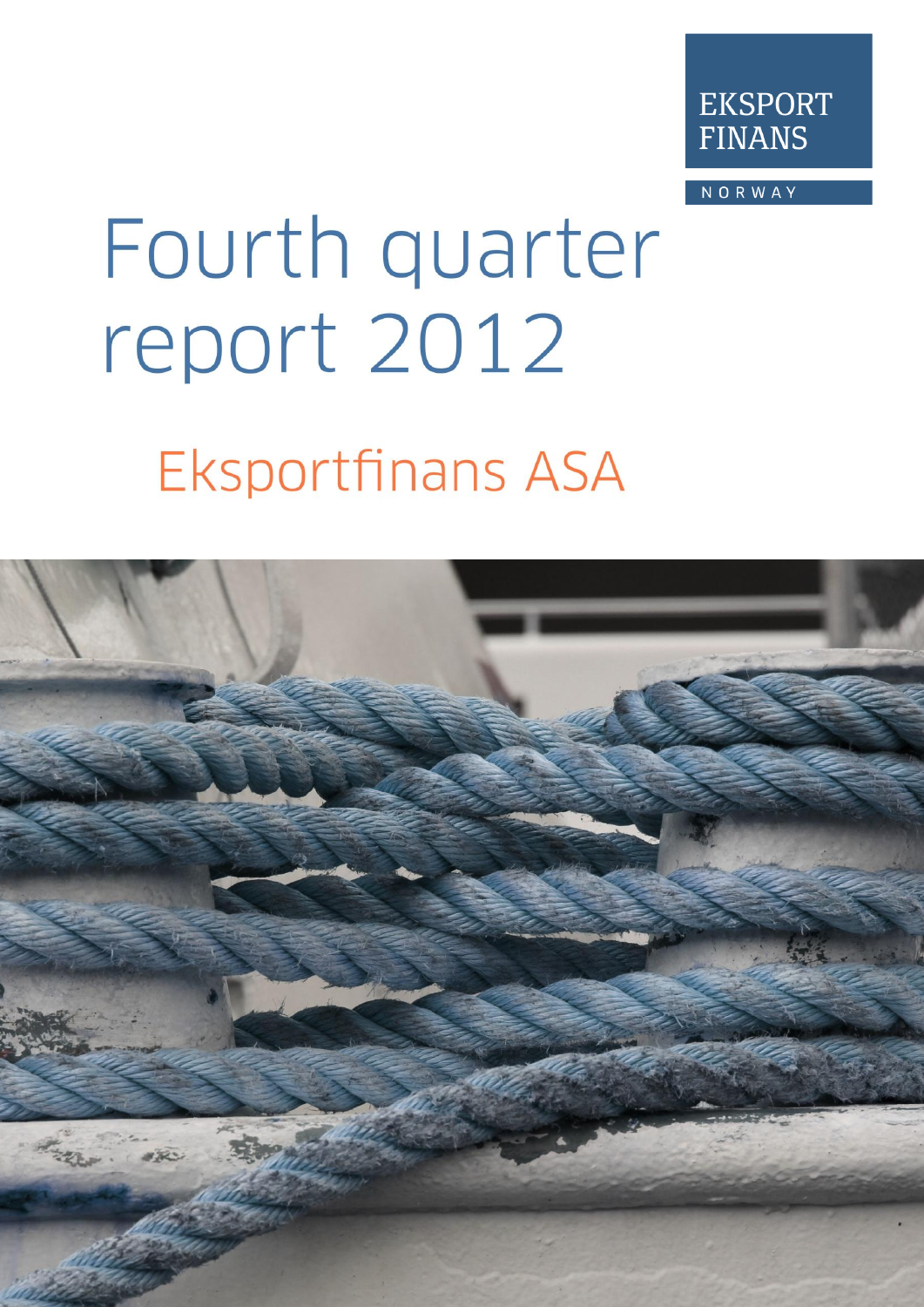|                                                | 4 |
|------------------------------------------------|---|
|                                                | 5 |
|                                                | 5 |
|                                                | 6 |
|                                                | 6 |
|                                                | 6 |
|                                                | 6 |
|                                                | 7 |
|                                                | 9 |
|                                                | 9 |
|                                                | 9 |
| Condensed statement of comprehensive income 10 |   |
|                                                |   |
|                                                |   |
|                                                |   |
|                                                |   |
|                                                |   |

Some of the information we are giving constitutes "forward-looking statements" within the meaning of Section 27A of the U.S. Securities Act of 1933, as amended and Section 21E of the U.S. Securities Exchange Act of 1934, as amended. These forward-looking statements rely on a number of assumptions concerning future events. These forward-looking statements involve known and unknown risks, uncertainties and other factors, many of which are outside of our control, which may cause actual results to differ materially from any future results expressed or implied from the forward-looking statements. As a result, any forward-looking statements included herein should not be regarded as a representation that the plans, objectives, results or other actions discussed will be achieved. Please see the Company's Annual Report on Form 20-f filed with the US Securities and Exchange Commission for a discussion of certain factors that may cause actual results, performance or events to be materially different from those referred to herein. Eksportfinans disclaims any intention or obligation to update or revise any forward-looking statements, whether as a result of new information, future events or otherwise..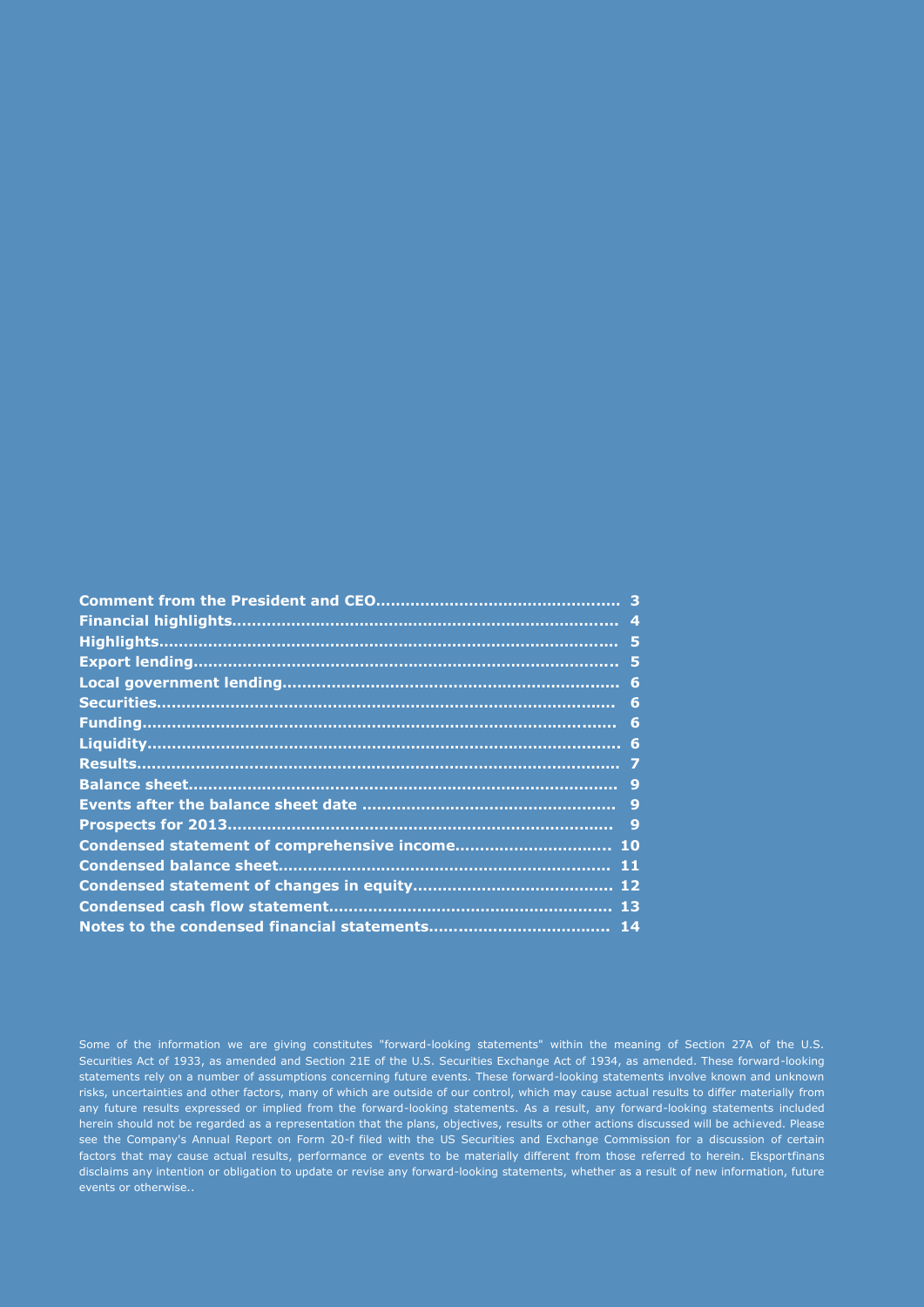# Comments from the President and CEO

2012 was a year of change for Eksportfinans.

The company spent the first half of 2012 adapting its business model following the decision of the Norwegian government on November 18, 2011 to assume responsibility for the governmentsupported export finance scheme previously managed by Eksportfinans. The Company is currently managing its operations based on its considerable portfolios of assets, liabilities and other commitments.

During the second half-year we confirmed that we have the necessary expertise and skills to take care of the interests of the Company and its stakeholders going forward.

Despite organizational and operational changes, Eksportfinans delivered high earnings and performed in line with our expectations. Net interest income was NOK 1.2 billion in 2012, compared to NOK 1.6 billion in 2011.

Due to a long-term risk management strategy of maintaining a healthy liquidity situation, the Company has been focusing on a good balance between assets and liabilities. As foreseen, Eksportfinans did not seek new funding from the markets during 2012.

At the beginning of 2012, Eksportfinans experienced a significant improvement in the markets' pricing of its own bonds, and it is our impression that bond investors have become more reassured. Over the last six months of the year, the market has seen a general narrowing of spreads, which has also been reflected in the pricing of Eksportfinans' debt obligations.



Gisèle Marchand President and CEO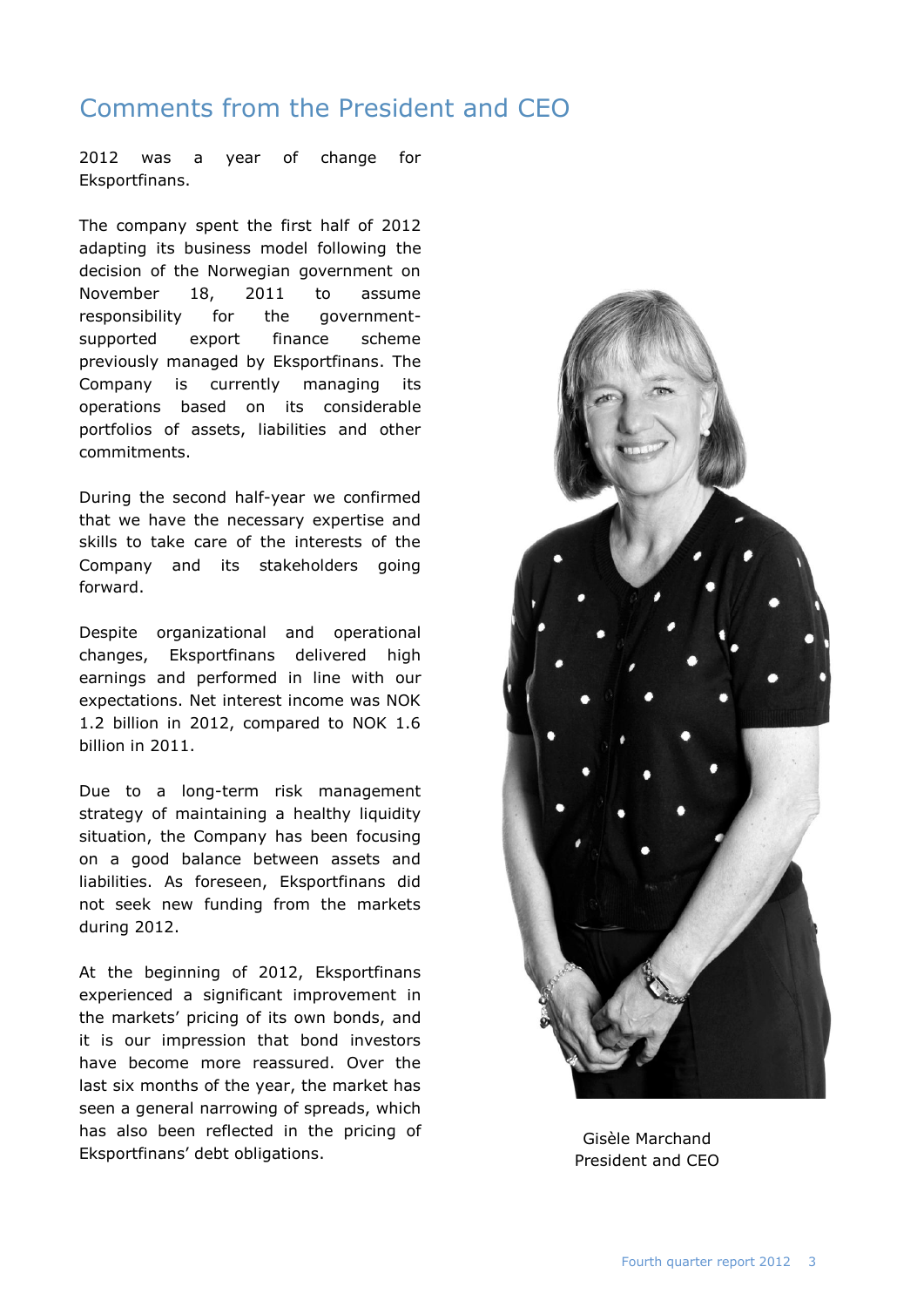# Financial highlights

The information for the three months ended December 31, 2012 and 2011 are unaudited. The information as of and for the years ended December 31, 2012 and December 31, 2011 are derived from the Company's audited consolidated financial statements as of and for the years ended December 31, 2012 and December 31, 2011.

|                                                     | Fourth quarter |           | The year    |         |
|-----------------------------------------------------|----------------|-----------|-------------|---------|
| (NOK million)                                       | 2012           | 2011      | 2012        | 2011    |
|                                                     |                |           |             |         |
| Net interest income                                 | 258            | 445       | 1,244       | 1,550   |
| Total comprehensive income for the period 1)        | (4,830)        | 29,665    | (17, 756)   | 30,039  |
| Return on equity $^{2)}$                            | $(99.8\%)$     | 597.4 %   | $(68.8\% )$ | 150.8 % |
| Net return on average assets and liabilities        | 0.58%          | 0.82%     | 0.66%       | 0.71%   |
| Net operating expenses/average assets $4)$          | 0.03%          | $0.11 \%$ | 0.05%       | 0.09%   |
|                                                     |                |           |             |         |
| Total assets                                        | 157,406        | 213,929   | 157,406     | 213,929 |
| Loans outstanding 5)                                | 87,509         | 121,807   | 87,509      | 121,807 |
| New loans disbursed                                 | 25             | 8,866     | 923         | 33,685  |
| New bond debt issued                                | $\Omega$       | 6,160     | 0           | 51,552  |
| Public sector borrowers or guarantors <sup>6)</sup> | 40.0 %         | 40.1 %    | 40.0 %      | 40.1 %  |
| Core capital adequacy                               | 25.0%          | 16.1 %    | 25.0%       | 16.1 %  |
| Capital adequacy                                    | 28.0 %         | 19.4 %    | 28.0 %      | 19.4 %  |
| Exchange rate NOK/USD <sup>7)</sup>                 | 5.5664         | 5.9927    | 5.5664      | 5.9927  |

#### **Definitions**

- 1.Total comprehensive income for the period includes net losses on financial instruments at fair value which amount to NOK 25,816 million in the year 2012 compared to net gains of NOK 40,373 million in the year 2011.
- 2. Return on equity: Total comprehensive income for the period/average equity (average of opening and closing balance).
- 3. Net return on average assets and liabilities: The difference between net interest income/average interest generating assets and net interest expense/average interest bearing liabilities (average of daily calculations for the period).
- 4. Net operating expenses (salaries and other administrative expenses + depreciation + other expenses other income)/average assets (average of opening and closing balance).
- 5. Total loans outstanding: Consists of loans due from customers and part of loans due from credit institutions in the balance sheet. Accrued interest and unrealized gains/(losses) are not included, see notes 4, 5 and 6 to the accompanying unaudited condensed financial statements.
- 6. The ratio of public sector loans (municipalities, counties and Norwegian and foreign central government, including the Norwegian Guarantee Institute for Export Credits (GIEK) as borrowers or guarantors) to total lending.
- 7. Exchange rate at balance sheet date.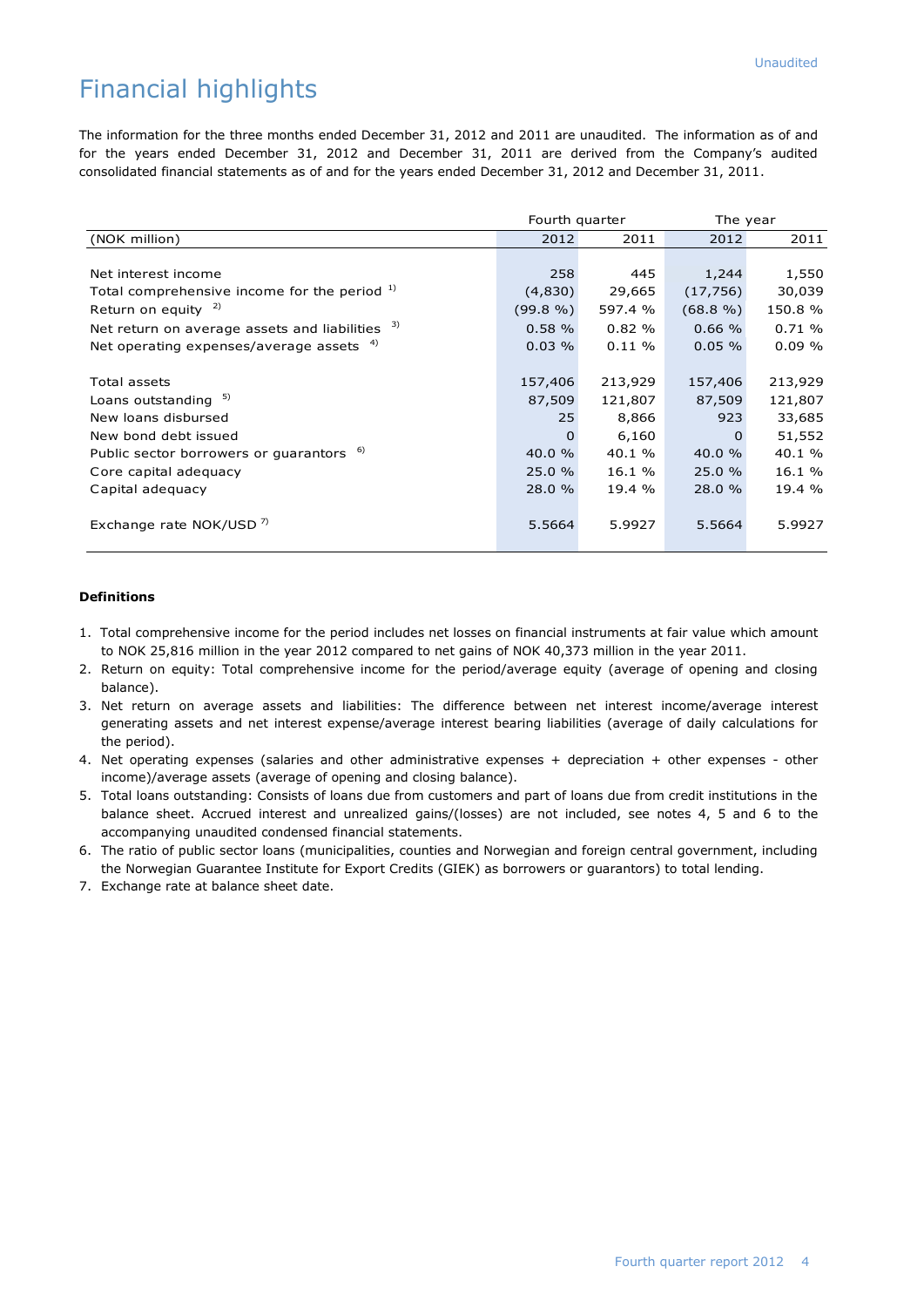# **Highlights**

#### **Fourth quarter 2012**

Underlying business operations showed continued good performance in the fourth quarter of 2012. Net interest income was NOK 258 million in the period, compared to NOK 445 million in the fourth quarter of 2011. The reduction was mainly due to the lower level of interest generating assets in the fourth quarter of 2012.

Total comprehensive income was negative NOK 4,830 million for the fourth quarter of 2012. The comparable figure was positive NOK 29,665 million for the fourth quarter of 2011. The decrease was due to unrealized losses on Eksportfinans' own debt (as explained in the section "Results") in the fourth quarter of 2012 compared to large unrealized gains in the fourth quarter of 2011.

Net profit excluding unrealized gains and losses and excluding realized gains/losses hedged by the Portfolio Hedge Agreement (the "PHA") (as explained under the section "Results") was NOK 179 million for the fourth quarter of 2012, compared to NOK 267 million for the corresponding period of 2011.

#### **The year 2012**

Net interest income was NOK 1,244 million for the year 2012, compared to NOK 1,550 million in 2011.

Total comprehensive income was negative NOK 17,756 million in 2012. The comparable figure was positive NOK 30,039 million in 2011. The lower figure for 2012 was due to unrealized losses on Eksportfinans' own debt (as explained in the section "Results") in contrast to unrealized gains in 2011.

Net profit excluding unrealized gains and losses and excluding realized gains/losses hedged by the PHA (as explained in the section "Results") was NOK 829 million for 2012, compared to NOK 945 million for 2011.

The core capital adequacy ratio at December 31, 2012 was 25.0 percent, which was 8.9 percentage points higher than that at December 31, 2011.

Total assets amounted to NOK 157 billion at December 31, 2012, compared to NOK 214

billion at December 31, 2011. The reduction in 2012 was mainly due to the fact that since November 18, 2011 Eksportfinans has not been providing new loans in the Company's name except with respect to commitments that existed prior to this date.

#### **Regulatory framework**

Until December 31, 2012 Eksportfinans was subject to general temporary exemptions from new regulations concerning the calculation of exposures to one single client, which are the same as the prevailing provisions in the European Union under the Capital Requirements Directive (Directive 2006/48/EU). During the exemption period the Company could continue to use the reporting standards for large exposures that were in effect in 2010.

The Financial Supervisory Authority of Norway ("NFSA") has granted extended time limits beyond December 31, 2012 for loans to five specific clients which would be in breach of the regulations at December 31, 2012. The exemption periods are specific to each loan and last until the respective loan has reached the regulatory level, as a result of scheduled repayments of principal, between December 31, 2014 and December 31, 2016. The NFSA has also requested Eksportfinans to adapt to the statutory requirement as soon as possible to the extent it is able.

# Export lending

New disbursements were NOK 923 million in 2012 (based on commitments made before November 18, 2011), compared to NOK 33.7 billion in 2011. The volume of new loan disbursements was primarily related to corporate loans covered by bank guarantees.

Effective July 1, 2012, Eksportfinans' agreement with the Norwegian Ministry of Trade and Industry to arrange new CIRR-qualifying loans on behalf of the Ministry expired according to plan. A new state-owned entity, Eksportkreditt Norge AS, has been established to offer government-supported export loans from this date.

The volume of outstanding export loans was NOK 78.7 billion at December 31, 2012 compared to NOK 111.3 billion at December 31, 2011.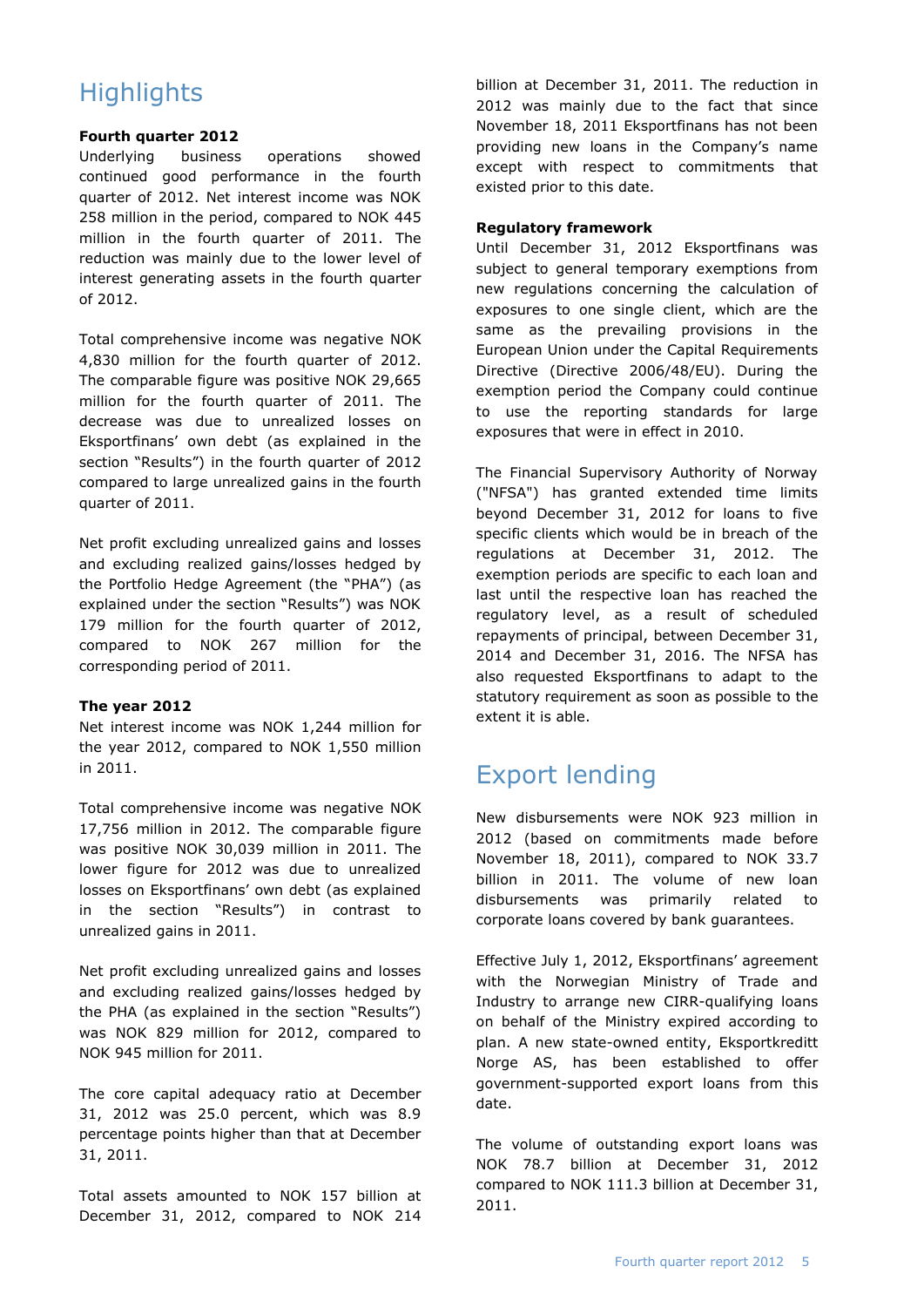# Local government lending

Eksportfinans' total involvement in local government lending totaled NOK 8.8 billion at December 31, 2012, compared to NOK 10.5 billion at December 31, 2011.

## **Securities**

The total securities portfolio was NOK 41.8 billion at December 31, 2012, compared to NOK 51.9 billion at December 31, 2011. The reduction was mainly due to maturing investments.

The securities portfolio consists of two different sub-portfolios. The first is subject to a Portfolio Hedge Agreement with Eksportfinans shareholders which has been in place since February 29, 2008 (the "PHA portfolio"), and the second is maintained for the purpose of liquidity (referred to herein as the "liquidity reserve portfolio").

The fair value of the PHA portfolio was NOK 11.6 billion at December 31, 2012, compared to NOK 23.4 billion at December 31, 2011. The PHA portfolio will largely be run off to maturity. For further information on the PHA see Note 14 to the accompanying unaudited condensed financial statements and the Company's Annual Report on Form 20-F for the fiscal year ended December 31, 2011, (filed with the Securities and Exchange Commission on March 30, 2012 ("the 2011 20-F")).

The fair value of the liquidity reserve portfolio was NOK 30.2 billion at December 31, 2012, compared NOK 28.5 billion at December 31, 2011.

# Funding

As foreseen, Eksportfinans did not seek new funding from the markets during 2012.

On December 12, 2012, a complaint was sent to Tokyo District Court from Silver Point Capital

Fund LP and Silver Point Capital Offshore Master Fund LP (Silver Point). Silver Point is an investor in Eksportfinans Japanese Samurai bonds and has previously threatened (as stated in press releases dated December 19, 2011 and November 7, 2012) to declare default under these bonds. The plaintiff is demanding a partial payment in the amount of JPY 400 million (approximately NOK 26 million at exchange rates applicable at December 31, 2012) (together with 6 percent interest thereon from December 13, 2011) as part of their entire claim of JPY 8.6 billion (approximately NOK 552 million at exchange rates applicable at December 31, 2012). Silver Point claims that the bonds became due and payable when they sent a default notice to Mizuho Corporate Bank as fiscal agent on December 12, 2011.

Eksportfinans will, as previously stated in press releases on December 19, 2011 and November 7, 2012, vigorously resist this action on the basis that there is no default, and the Company is therefore of the opinion that this complaint will not prevail. This opinion is supported by analysis from external counsel. Eksportfinans has therefore also concluded that such complaint does not constitute a cross default under Eksportfinans' other financial obligations.

# **Liquidity**

As at December 31, 2012, the Company has liquidity reserves totaling NOK 47.1 billion, consisting of the liquidity reserve portfolio of NOK 30.2 billion, the part of the PHA portfolio that is not pledged as security of NOK 6.5 billion and cash equivalents of NOK 10.4 billion.

The Company manages liquidity risk both through matching maturities for assets and liabilities and through stress-testing for the short- and medium term. A maturity analysis of financial liabilities based on both contractual and expected maturities is included in note 16 of the accompanying unaudited condensed financial statements.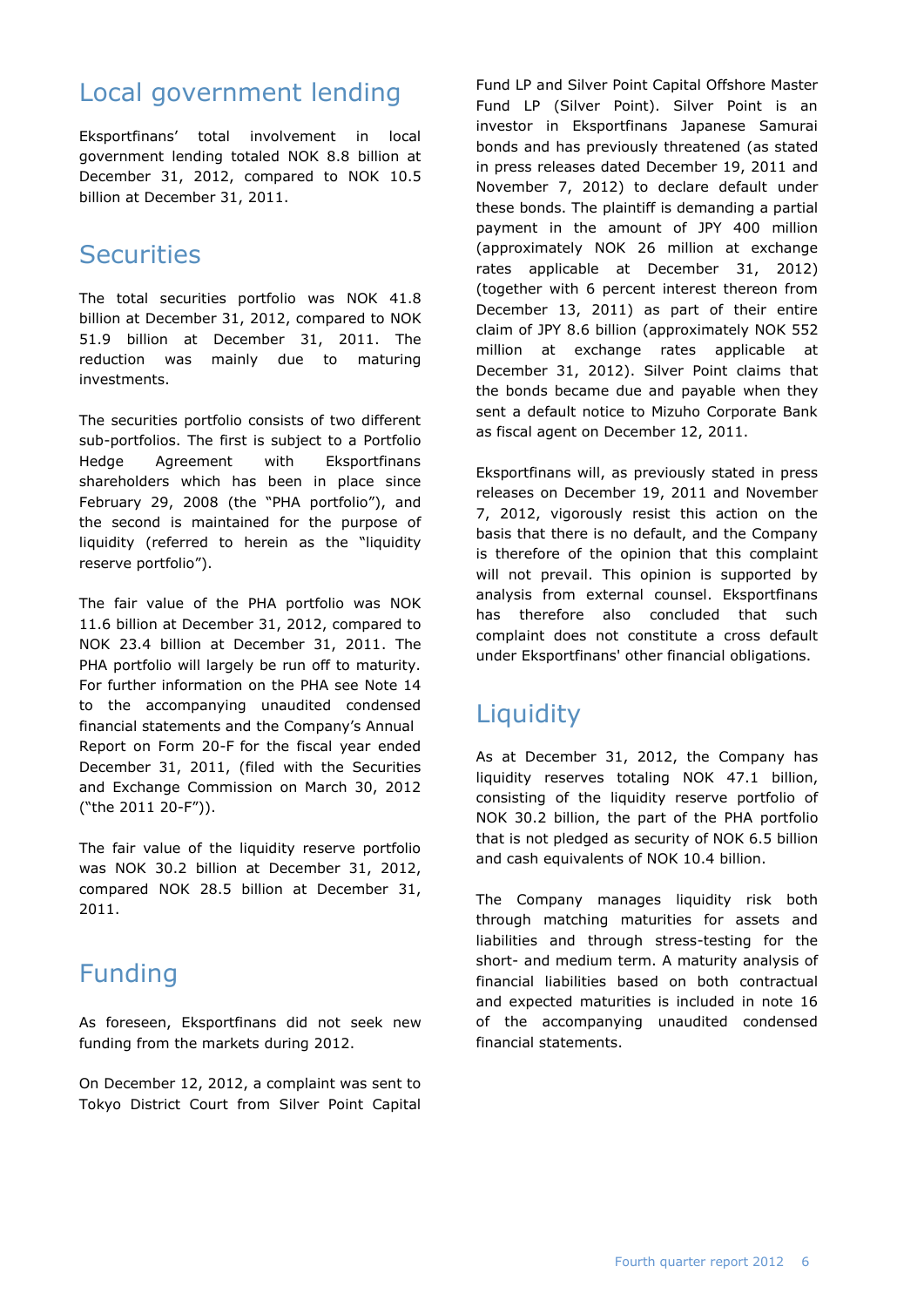|               |                                                                    | Estimated        | Estimated long-term    | Estimated               |
|---------------|--------------------------------------------------------------------|------------------|------------------------|-------------------------|
|               | Estimated long-term                                                | loan receivables | investments (PHA)      | cumulative              |
| (NOK million) | debt maturing $4$ )                                                | maturing $5$     | maturing <sup>6)</sup> | liquidity $\frac{7}{2}$ |
|               | Short-term liquidity (actual) at December 31, 2012 <sup>1</sup> ): |                  |                        | 39,764                  |
| 2013          | 2)<br>37,548                                                       | 21,926           | 3,134                  | 27,276                  |
| 2014          | 23,267                                                             | 15,857           | 2,241                  | 22,107                  |
| 2015          | 3)<br>19,532                                                       | 15,150           | 441                    | 18,166                  |
| 2016          | 18,525                                                             | 14,798           | 776                    | 15,215                  |
| 2017          | 8,773                                                              | 5,316            | 1,353                  | 13,111                  |
| 2018          | 1,260                                                              | 3,875            | 489                    | 16,215                  |
| 2019          | 2,119                                                              | 4,094            | 635                    | 18,825                  |
| 2020          | 498                                                                | 2,597            | 187                    | 21,111                  |
| 2021          | 2,570                                                              | 1,190            | 309                    | 20,040                  |
| 2022          | 748                                                                | 729              | 173                    | 20,194                  |
| Thereafter    | 15,218                                                             | 2,318            | 3,148                  | 10,442                  |
| <b>Total</b>  | 130,058                                                            | 87,850           | 12,886                 |                         |

1. Short-term liquidity is comprised of the sum of our Liquidity Reserve Portfolio (at fair value) and deposits

2. Includes the principal of GBP 50 million Capital Contribution Securities, redeemable from February 19, 2013. In January 2013 Eksportfinans, in accordance with market practice, exercised its right to call the securities, which were repaid at face value on February 19, 2013

3. Includes the principal of JPY 15 billion subordinated debt maturing in 2015. This debt is categorized as supplementary capital (lower tier II) according to the Norwegian capital adequacy regulations

4. Principal amount of maturing own debt securities. The column includes single- and multi-callable issues. Includes principal cash flows of derivatives economically hedging structured bond debt. For the structured bond debt with call and trigger options, the expected maturity is estimated using a sophisticated valuation system. The actual maturities might differ from these estimations

5. Represents principal amount of loan receivables

6. Represents principal amount of maturing investments in the PHA portfolio

7. Represents estimated cumulative liquidity at year-end (calculated as the amount at prior period end minus estimated longterm debt maturing during period plus estimated loans receivable and long-term investments maturing during the period) except for the first row which states the actual liquidity at December 31, 2012

The table above shows cumulative liquidity, as measured by short-term liquidity as of December 31, 2012, plus i) the amounts of maturing loans and investments and minus ii) the amounts of maturing bond debt, based on estimated maturities.

For the figures in the table, call and trigger dates as estimated in models are applied in the classification of the maturities. For structured bond issues with call and trigger options, the expected maturity is estimated using a sophisticated valuation system.

#### Results

#### **Net interest income**

Net interest income was NOK 1,244 million in 2012. This was NOK 306 million lower than in 2011. The main reason for the lower net interest income in 2012 compared to 2011 was the lower level of interest generating assets.

The net return on average assets and liabilities (see "Financial highlights" on page 4) was 0.66 percent in 2012, compared to 0.71 percent for the corresponding period in 2011.

#### **Net other operating income**

Net other operating income was negative NOK 25,759 million for 2012 compared to NOK 40,384 million in the same period in 2011.

The main reason for this significant change is the large fluctuation in the market prices of Eksportfinans' own debt. These prices fell significantly following the decision by the Norwegian government on November 18, 2011 to establish a state-funded export financing scheme and the consequent rating downgrades of Eksportfinans. During 2012 the market prices of Eksportfinans' debt have increased significantly again, leading to large unrealized losses for the company.

These market fluctuations have led to large changes in the fair value of Eksportfinans' own debt. In 2012, unrealized losses on Eksportfinans' own debt amounted to NOK 38,127 million compared to unrealized gains of NOK 43,054 million in 2011 (see note 2 to the accompanying unaudited condensed financial statements). Net of derivatives, this resulted in an unrealized loss of NOK 26,028 million in 2012 compared to an unrealized gain of NOK 40,653 million in 2011 (see note 15 to the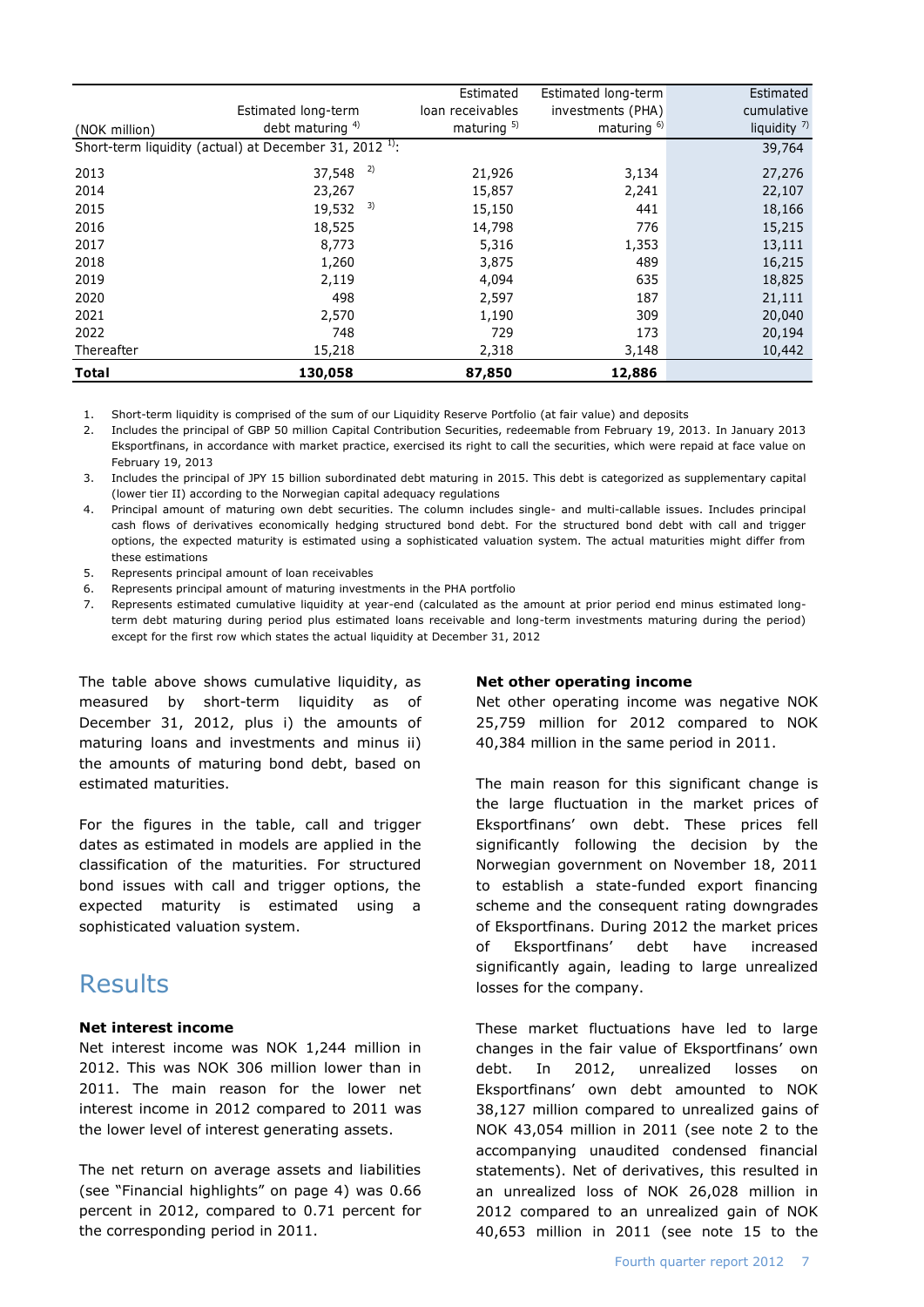accompanying unaudited condensed financial statements). The cumulative unrealized gain on Eksportfinans' own debt, net of derivatives, is NOK 15,962 million as of December 31, 2012, compared to a cumulative unrealized gain, net of derivatives, of NOK 42,070 million as of December 31, 2011.

The cumulative unrealized gain on Eksportfinans' own debt will be reversed as unrealized losses in future periods following any further tightening in credit spreads on the Company's own debt and the passage of time. Capital adequacy will not be affected by this in any material way as changes in fair value caused by movements in debt related credit spreads do not have an impact on total regulatory capital.

In addition to the net unrealized losses on Eksportfinans' own debt of NOK 26,028 million (net of derivatives), net other operating income in 2012 included an unrealized gain on loans, net of derivatives, of NOK 209 million (compared to an unrealized loss of NOK 51 million in 2011), an unrealized gain on bonds under the PHA of NOK 1,160 million (compared to an unrealized loss of NOK 33 million in the corresponding period in 2011) and an unrealized loss of NOK 1,251 million on the PHA itself (compared to an unrealized gain of NOK 57 million in 2011). (See notes 2 and 15 to the accompanying unaudited condensed financial statements for the breakdown of these line items).

#### **Total operating expenses**

Total operating expenses amounted to NOK 144 million in 2012, compared to NOK 213 million in 2011. The key ratio of net operating expenses in relation to average assets was 0.05 percent in 2012, compared to 0.09 percent in 2011. The reason for this decrease is the fee based agreement with the Ministry of Trade and Industry (the "Ministry") in which Eksportfinans had a mandate to arrange loans on behalf of the Ministry until July 1, 2012. This fee was booked as Other Income, which is deducted from operating expenses when calculating the key ratio of net operating expenses relative to average assets (see footnote 4 to Financial Highlights). Furthermore, the Company operated with an optimized and reduced number of staff in the second half-year of 2012 following the completion of its agreement with the Ministry to arrange loans on its behalf, contributing to a reduction of total salaries.

#### **Profit/(loss) for the period**

Total comprehensive income in 2012 was negative NOK 17,756 million, compared to positive NOK 30,039 million in 2011. The decrease was due to the significant unrealized losses on Eksportfinans' own debt.

Return on equity was negative 68.8 percent in 2012, compared to positive 150.8 percent in 2011. This was also due to the debt-related unrealized losses.

The non-IFRS measure of profit excluding unrealized gains and losses on financial

|                                                                                                                                                                                          | Fourth quarter |           | The year  |           |
|------------------------------------------------------------------------------------------------------------------------------------------------------------------------------------------|----------------|-----------|-----------|-----------|
| (NOK million)                                                                                                                                                                            | 2012           | 2011      | 2012      | 2011      |
| Comprehensive income for the period in accordance with IFRS                                                                                                                              | (4,830)        | 29,665    | (17, 756) | 30,039    |
| Net unrealized losses/(gains)                                                                                                                                                            | 6,945          | (40, 830) | 25,812    | (40, 515) |
| Unrealized gains related to Iceland <sup>1)</sup>                                                                                                                                        | 12             | 2         | 26        | 14        |
| Realized losses/(gains) hedged by the Porfolio Hedge Agreement <sup>2)</sup>                                                                                                             | $\Omega$       | 0         | (26)      | 94        |
| Tax effect <sup>3)</sup>                                                                                                                                                                 | (1,948)        | 11,430    | (7, 227)  | 11,313    |
| Non-IFRS profit for the period<br>excluding unrealized gains/(losses) on financial instruments<br>and excluding realized losses/(gains) hedged by the PHA                                | 179            | 267       | 829       | 945       |
| Return on equity based on profit<br>for the period excluding unrealized gains/(losses) on financial<br>instruments and excluding realized losses/(gains) hedged by the PHA <sup>4)</sup> | 10.7%          | 18.3%     | 13.0 %    | 17.2 %    |

1. Reversal of previously recognized loss (at exchange rates applicable at December 31, 2012).

2. Securities have been sold with realized gains/losses. These gains and losses are covered by the PHA, and will be settled according to that agreement. Eksportfinans therefore believes it is useful for investors to present this non-IFRS profit figure with such gains/losses excluded due to the economic arrangements under, and the accounting impacts of, the PHA.

3. 28 percent of the items above.

4. Return on equity: Profit for the period/average equity adjusted for proposed not distributed dividends.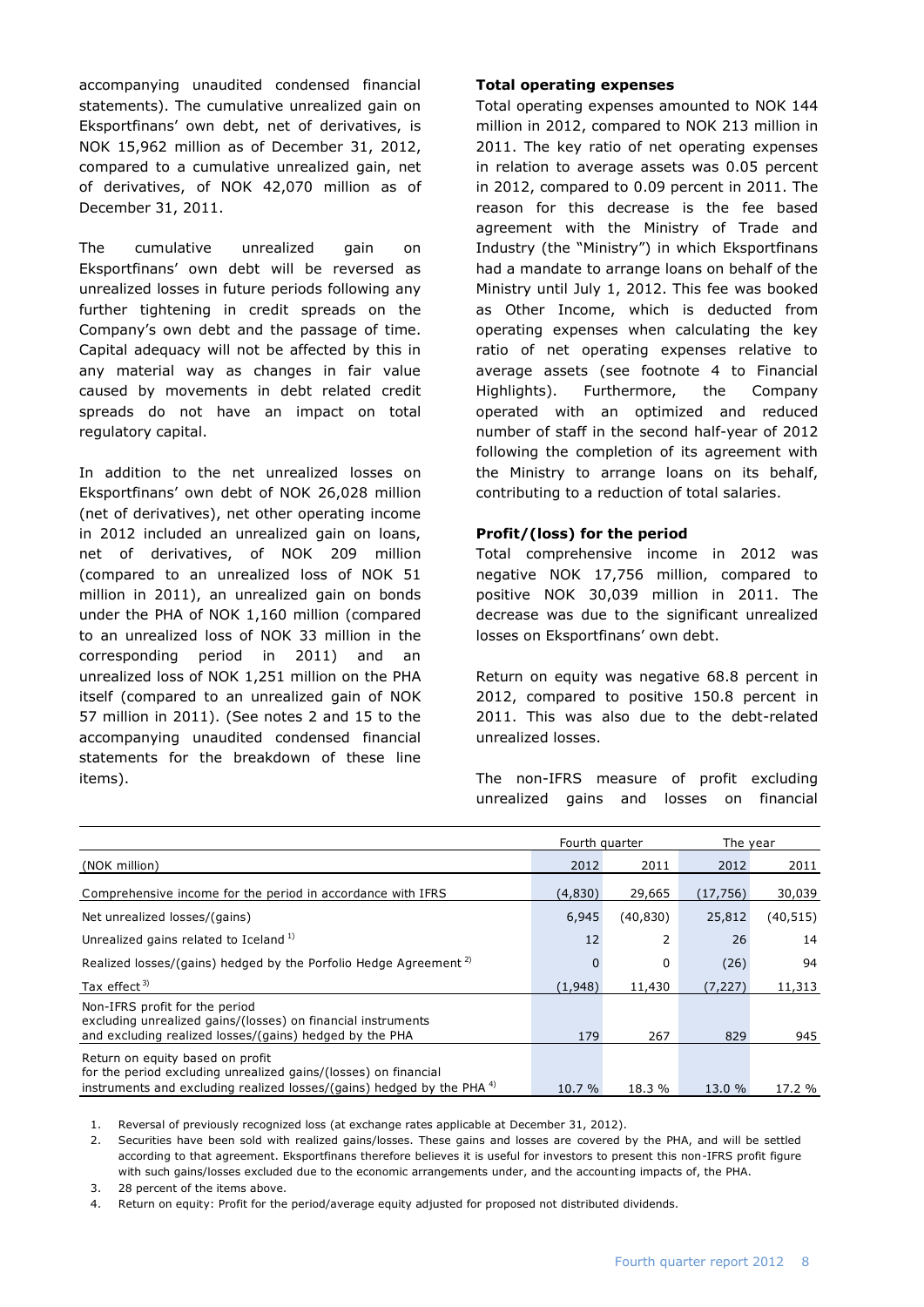instruments and realized losses hedged by the PHA, and the corresponding return on equity, is shown in the table on page 8. These calculations may be of interest to investors because they assess the performance of the underlying business operations without the volatility caused by fair value fluctuations, including specifically the reversal of previously recognized unrealized gains on Eksportfinans' own debt, and the realized losses on investments which are hedged by the PHA.

Profit excluding unrealized gains and losses and excluding realized losses hedged by the PHA amounted to NOK 829 million in 2012. This was a decrease of NOK 116 million compared to 2011. The main reason for this decrease is the reduced net interest income.

## Balance sheet

Total assets amounted to NOK 157 billion at December 31, 2012, compared to NOK 214 billion at December 31, 2011. The reduction was mainly due to the limitations on new lending business since November 18, 2011 and repayments on the current loan and securities portfolios.

Outstanding commercial paper and bond debt was NOK 113 billion at December 31, 2012, compared to NOK 141 billion at December 31, 2011. The main reason for the decrease since year-end 2011 was maturing debt.

The capital adequacy ratio was 28.0 percent at December 31, 2012 compared to 19.4 percent at December 31, 2011. The core capital adequacy ratio was 25.0 percent at December 31, 2012, compared to 16.1 percent at December 31, 2011. The increase in the capital adequacy ratios was mainly due to high core earnings combined with a lower risk-weighted balance.

The board has decided not to propose a dividend for 2012.

## Events after the balance sheet date

In January 2013 Eksportfinans, in accordance with market practice, exercised its right to call the Company's Capital Contribution Securities of

GBP 50 million. The securities were repaid at face value on February 19, 2013.

On January 28, 2013 Moody's Investors Service announced their downgrade of Eksportfinans' issuer and senior debt ratings to Ba3 (negative outlook) from Ba1. The rating agency related the rating action to the demand for payment that Eksportfinans has received from an investor in its Japanese bonds.

# Prospects for 2013

Eksportfinans continues to actively manage its portfolio of assets and liabilities in 2013 with the overall objective of preserving company value. The cumulative liquidity calculations (see table on page 7), suggest that the company will be able to pay its debt as it falls due.

Entering 2013, the board believes that the company has the required staff and expertise to handle its operations going forward.

At the beginning of 2013, uncertainties still prevail with regard to the economic development in Europe and the global financial markets. Eksportfinans will continue to follow the situation closely and continuously assess the impact on its business.

Eksportfinans is also monitoring the implementation of the EU's Basel III statutory requirements for financial institutions, which were postponed in 2012.

At the end of 2012, Eksportfinans had NOK 15,962 million in accumulated unrealized gains on its own debt, net of derivatives. These unrealized gains will be reversed as unrealized losses in Eksportfinans financial statements going forward following any tightening in credit spreads and the passage of time. The unrealized losses do not affect Eksportfinans' capital adequacy in any material way.

Due to the currently predicted reduction of the balance sheet through scheduled maturities of assets and liabilities in 2013, the board expects profits to decrease but the equity ratio to strengthen.

> Oslo, February 27, 2013 EKSPORTFINANS ASA The Board of Directors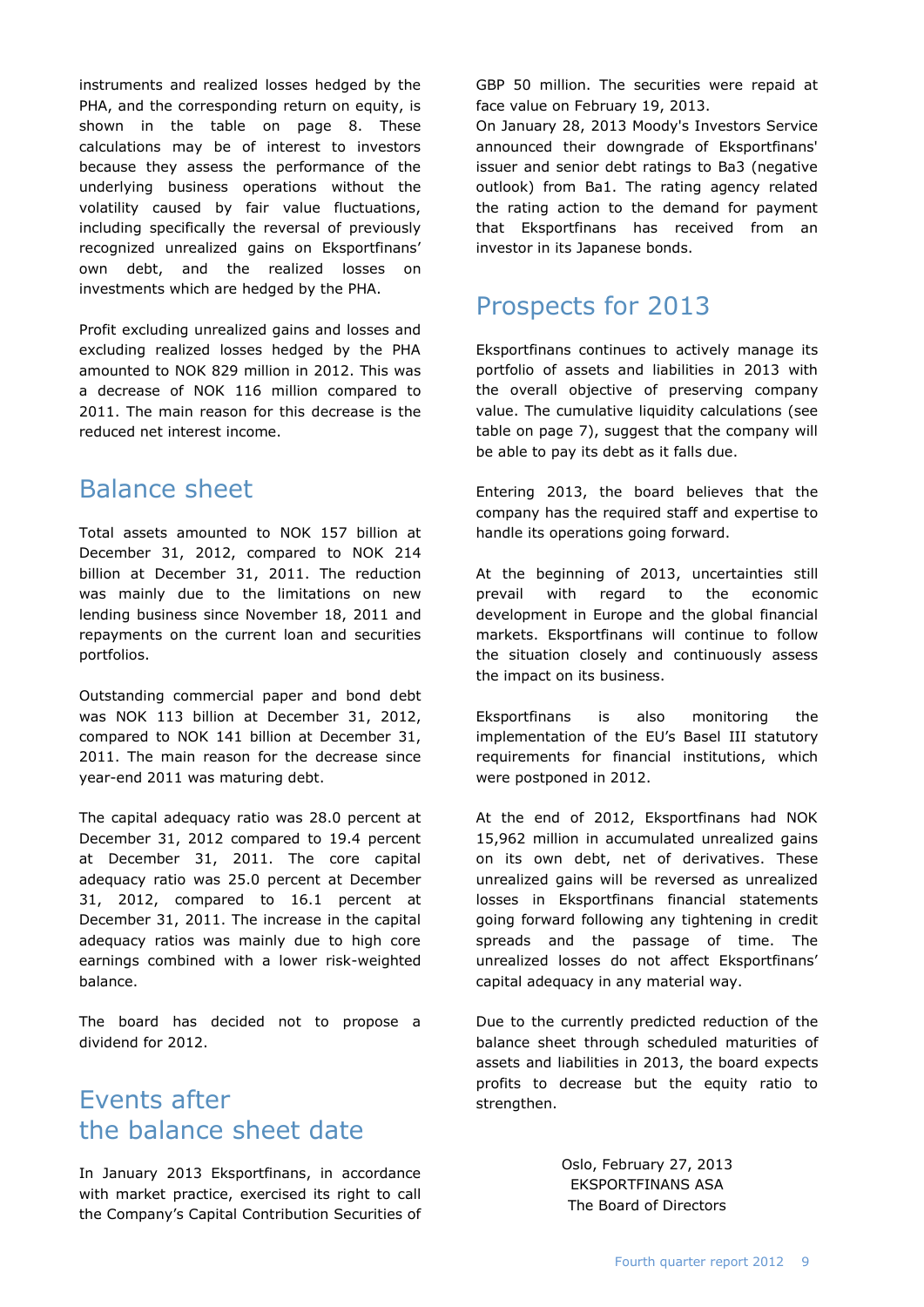# Condensed statement of comprehensive income

The information for the three months ended December 31, 2012 and 2011 are unaudited. The information as of and for the years ended December 31, 2012 and December 31, 2011 are derived from the Company's audited consolidated financial statements as of and for the years ended December 31, 2012 and December 31, 2011.

|                                                       |             | Fourth quarter<br>Full year |              |              |             |
|-------------------------------------------------------|-------------|-----------------------------|--------------|--------------|-------------|
| (NOK million)                                         | 2012        | 2011                        | 2012         | 2011         | <b>Note</b> |
| Interest and related income                           | 1,015       | 1,484                       | 4,720        | 5,629        |             |
| Interest and related expenses                         | 757         | 1,039                       | 3,476        | 4,079        |             |
| <b>Net interest income</b>                            | 258         | 445                         | 1,244        | 1,550        |             |
| Commissions and                                       |             |                             |              |              |             |
| income related to banking services<br>Commissions and | $\mathbf 0$ | 0                           | $\mathbf{0}$ | 1            |             |
| expenses related to banking services                  | $\mathbf 0$ | $\overline{2}$              | 3            | 6            |             |
| Net gains/(losses) on                                 |             |                             |              |              |             |
| financial instruments at fair value                   | (6,951)     | 40,815                      | (25, 816)    | 40,373       | 2, 15       |
| Other income                                          |             | 11                          | 60           | 16           |             |
| Net other operating income/ (loss)                    | (6,950)     | 40,824                      | (25, 759)    | 40,384       |             |
| Total operating income / (loss)                       | (6, 692)    | 41,269                      | (24, 515)    | 41,934       |             |
| Salaries and other administrative expenses            | 6           | 59                          | 118          | 181          |             |
| Depreciation                                          | 5           | 6                           | 18           | 20           |             |
| Other expenses                                        | 3           | 3                           | 8            | 12           |             |
| <b>Total operating expenses</b>                       | 14          | 68                          | 144          | 213          |             |
| Pre-tax operating profit/(loss)                       | (6,706)     | 41,201                      | (24, 659)    | 41,721       |             |
|                                                       |             |                             |              |              |             |
| Taxes                                                 | (1,876)     | 11,536                      | (6,904)      | 11,682       |             |
| Profit/(loss) for the period                          | (4, 830)    | 29,665                      | (17, 756)    | 30,039       |             |
| Other comprehensive income                            | $\mathbf 0$ | 0                           | 0            | $\mathbf{0}$ |             |
| Total comprehensive income / (loss)                   | (4, 830)    | 29,665                      | (17, 756)    | 30,039       |             |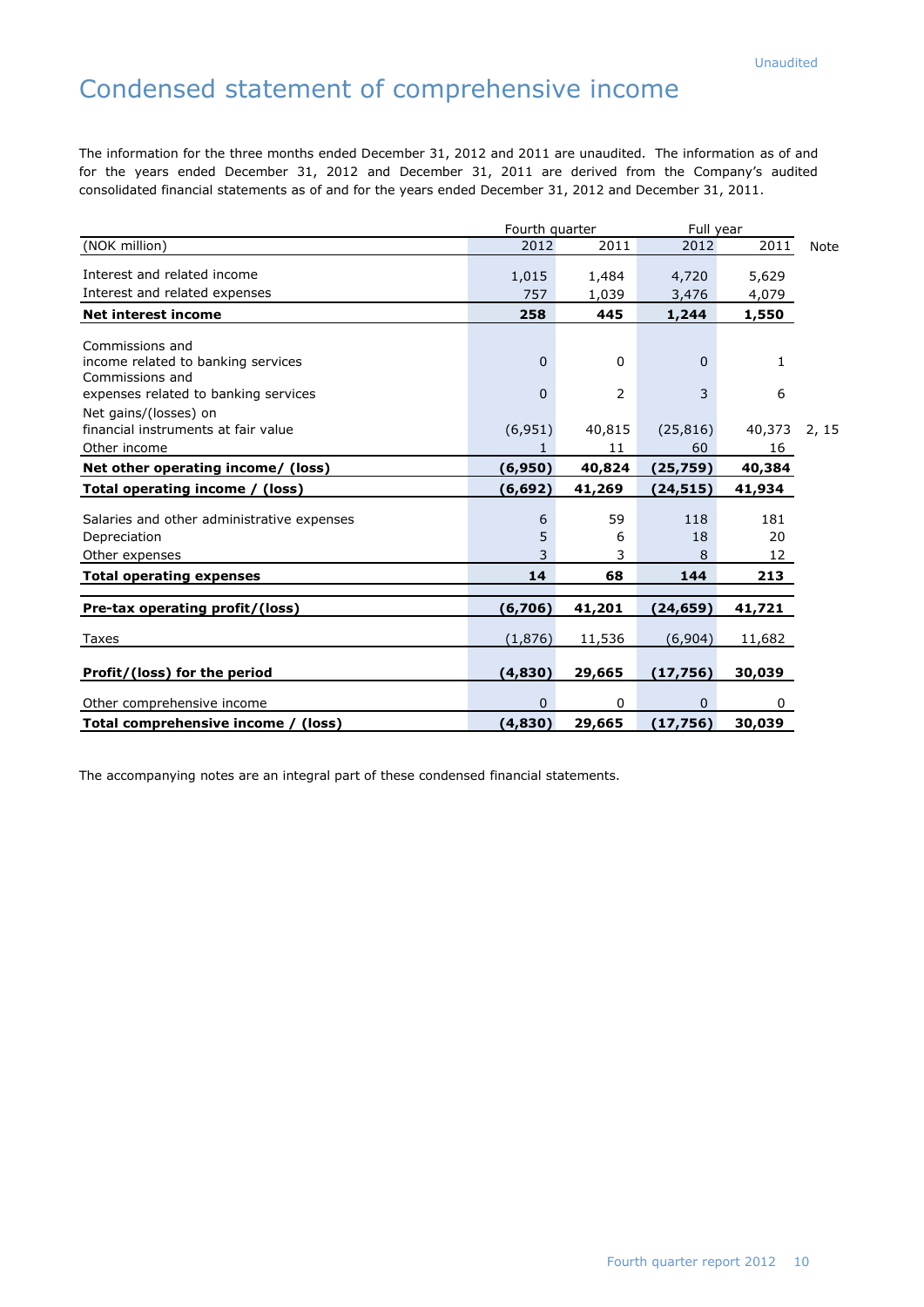# Condensed balance sheet

| (NOK million)                              | 31.12.12 | 31.12.11 | Note    |
|--------------------------------------------|----------|----------|---------|
| 1)<br>Loans due from credit institutions   | 26,410   | 40,340   | 4, 6, 7 |
| Loans due from customers <sup>2)</sup>     | 71,879   | 96,541   | 5, 6, 7 |
| <b>Securities</b>                          | 36,707   | 51,909   | 8       |
| Repurchase receivable 3)                   | 5,078    | 0        | 8,14    |
| Financial derivatives                      | 10,884   | 19,446   |         |
| Intangible assets                          | 9        | 16       |         |
| Fixed assets and investment property       | 207      | 210      | 9       |
| Other assets                               | 6,232    | 5,467    | 10      |
| <b>Total assets</b>                        | 157,406  | 213,929  |         |
|                                            |          |          |         |
| Deposits by credit institutions            | 4,476    | 1.       |         |
| Borrowings through the issue of securities | 112,543  | 141,489  | 11      |
| <b>Financial derivatives</b>               | 9,343    | 13,870   |         |
| Deferred tax liabilities                   | 4,121    | 11,343   |         |
| Taxes payable                              | 317      | 295      |         |
| Other liabilities                          | 8,133    | 10,722   | 12      |
| Accrued expenses and provisions            | 96       | 128      |         |
| Subordinated debt                          | 990      | 1,039    |         |
| Capital contribution securities            | 450      | 348      |         |
| <b>Total liabilities</b>                   | 140,468  | 179,235  |         |
|                                            |          |          |         |
| Share capital                              | 2,771    | 2,771    |         |
| Share premium reserve                      | 177      | 177      |         |
| Reserve for unrealized gains               | 10,713   | 29,363   |         |
| Other equity                               | 3,277    | 2,383    |         |
| <b>Total shareholders' equity</b>          | 16,938   | 34,694   |         |
| Total liabilities and shareholders' equity | 157,406  | 213,929  |         |

1) Of NOK 26,410 million at December 31, 2012, NOK 26,125 million is measured at fair value through profit or loss and NOK 285 million is measured at amortized cost. Of NOK 40,340 million at December 31, 2011, NOK 39,951 million is measured at fair value through profit and loss and NOK 389 million is measured at amortized cost.

2) Of NOK 71,879 million at December 31, 2012, NOK 43,038 million is measured at fair value through profit or loss and NOK 28,842 million is measured at amortized cost. Of NOK 96,541 million at December 31, 2011, NOK 61,358 million is measured at fair value through profit or loss and NOK 35,183 million is measured at amortized cost.

3) Securities posted as collateral for a loan from one of the owner banks. See note 14 for details.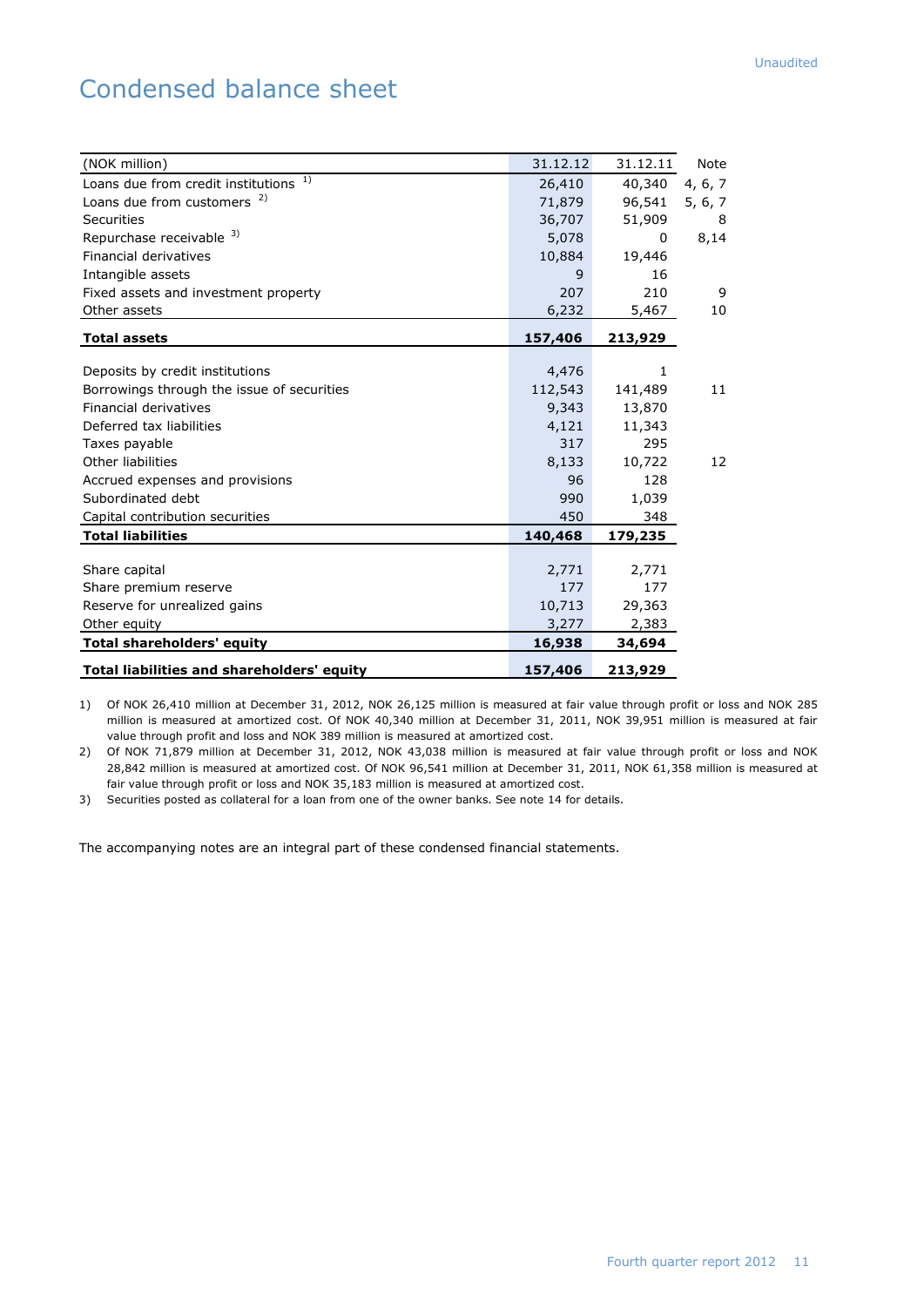# Condensed statement of changes in equity

| (NOK million)                                                               | Share<br>capital <sup>*)</sup> | Share<br>premium<br>reserve <sup>*)</sup> | Reserve<br>unrealized<br>gains $^{(*)}$ | Other<br>equity | Total<br>equity     |
|-----------------------------------------------------------------------------|--------------------------------|-------------------------------------------|-----------------------------------------|-----------------|---------------------|
| Equity at January 1, 2011                                                   | 2,771                          | 177                                       | 71                                      | 2,137           | 5,156               |
| Total comprehensive<br>income for the period<br>Equity at December 31, 2011 | 0<br>2,771                     | 0<br>177                                  | 29,292<br>29,363                        | 747<br>2,384    | 30,039<br>34,694    |
| Equity at January 1, 2012                                                   | 2,771                          | 177                                       | 29,363                                  | 2,384           | 34,694              |
| Total comprehensive<br>income for the period<br>Equity at December 31, 2012 | 0<br>2,771                     | 0<br>177                                  | (18,650)<br>10,713                      | 894<br>3,278    | (17, 756)<br>16,937 |

\*) Restricted equity that cannot be paid out to the owners without a shareholder resolution to reduce the share capital in accordance with the Public Limited Companies Act under Norwegian law.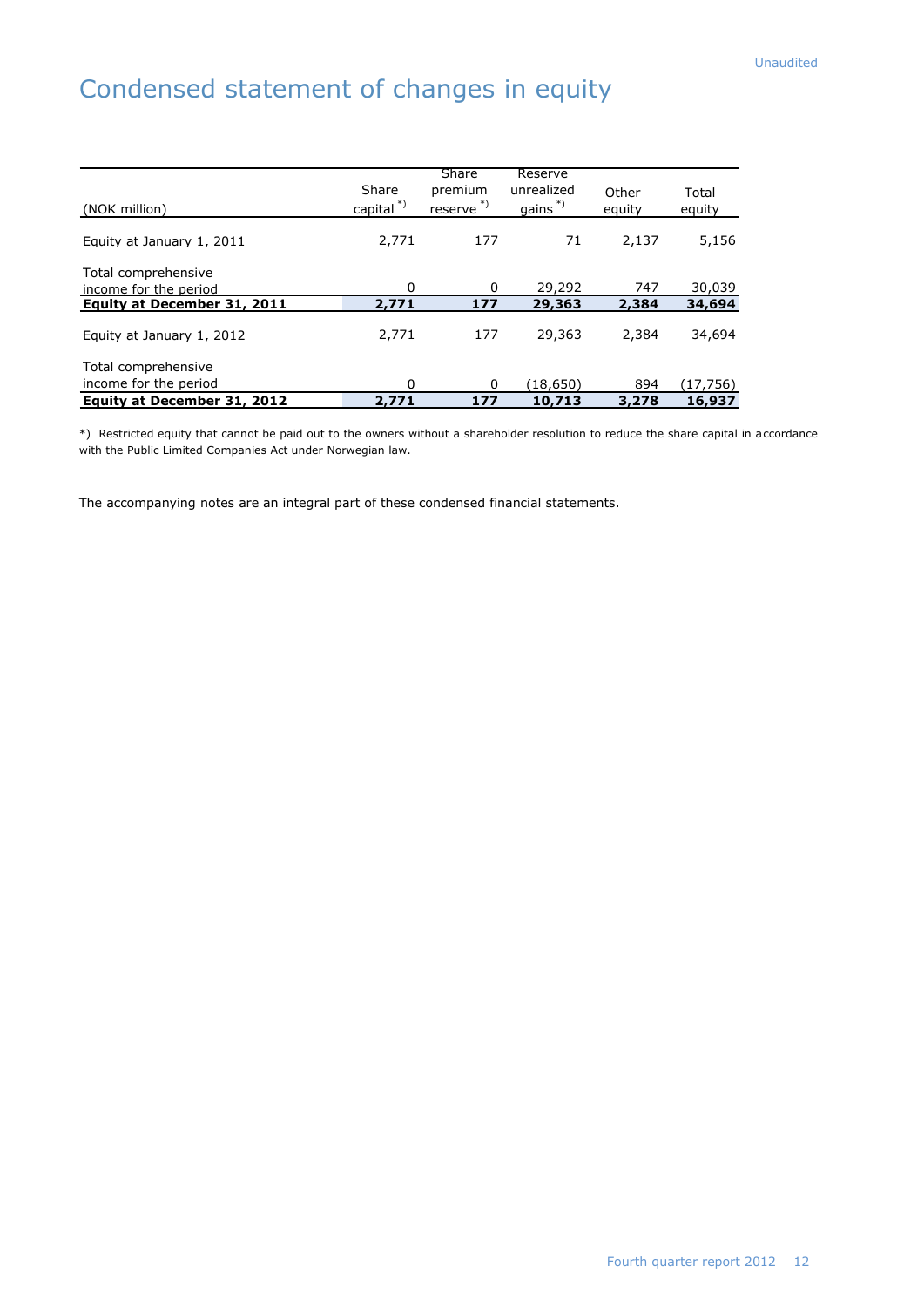# Condensed cash flow statement

|                                                                                   | The Year           |                 |
|-----------------------------------------------------------------------------------|--------------------|-----------------|
| (NOK million)                                                                     | 2012               | 2011            |
|                                                                                   |                    |                 |
| Pre-tax operating profit/(loss)                                                   | $-24,659$          | 41,721          |
| Provided by operating activities:                                                 |                    |                 |
| Accrual of contribution from the Norwegian government                             | -337               | $-322$          |
| Unrealized losses (gains)                                                         |                    |                 |
| on financial instruments at fair value through profit or loss                     | 25,812             | -40,515         |
| Realized losses on financial instruments                                          |                    |                 |
| at fair value through profit or loss [non-cash items]                             | $\mathbf{0}$       | 27              |
| Depreciation                                                                      | 18                 | 20              |
| Disbursement of loans                                                             | $-923$             | $-33,685$       |
| Principal collected on loans                                                      | 31,555             | 35,422          |
| Purchase of financial investments (trading)                                       | $-35,982$          | $-43,516$       |
| Proceeds from sale or redemption of financial investments (trading)               | 37,322             | 51,683          |
| Contribution paid by the Norwegian government                                     | 405                | 382             |
| Taxes paid                                                                        | $-295$             | $-74$           |
|                                                                                   |                    |                 |
| Changes in:                                                                       |                    |                 |
| Accrued interest receivable<br>Other receivables                                  | 384                | 224             |
|                                                                                   | $-1,145$           | $-1,638$        |
| Accrued expenses and other liabilities<br>Net cash flow from operating activities | $-2,172$<br>29,983 | 2,618<br>12,347 |
|                                                                                   |                    |                 |
| Purchase of financial investments                                                 | $-5,043$           | $-5,575$        |
| Proceeds from sale or redemption of financial investments                         | 11,556             | 12,912          |
| Net cashflow from financial derivatives                                           | 1,642              | 93              |
| Purchases of fixed assets                                                         | $-13$              | $-22$           |
| Net proceeds from sales of fixed assets                                           | $\overline{2}$     | 1               |
| Net cash flow from investing activities                                           | 8,144              | 7,409           |
| Change in debt to credit institutions                                             | 4,404              | -45             |
| Net proceeds from issuance of commercial paper debt                               | 0                  | 185,915         |
| Repayments of commercial paper debt                                               | $-5,372$           | $-183,537$      |
| Net proceeds from issuance of bond debt                                           | $\Omega$           | 51,552          |
| Principal payments on bond debt                                                   | $-40,550$          | $-63,287$       |
| Repayments of subordinated debt                                                   | $\mathbf{0}$       | -449            |
| Dividends paid                                                                    | $\Omega$           | $-500$          |
| Net cash flow from financing activities                                           | $-41,518$          | $-10,351$       |
| Net change in cash and cash equivalents <sup>*</sup>                              | $-3,391$           | 9,405           |
| Cash and cash equivalents at beginning of period                                  | 13,403             | 3,932           |
|                                                                                   |                    |                 |
| Effect of exchange rates on cash and cash equivalents                             | $-747$             | 66              |
| Cash and cash equivalents <sup>*</sup> ) at end of period                         | 9,265              | 13,403          |

\*) Cash equivalents are defined as bank deposits with maturity less than 3 months.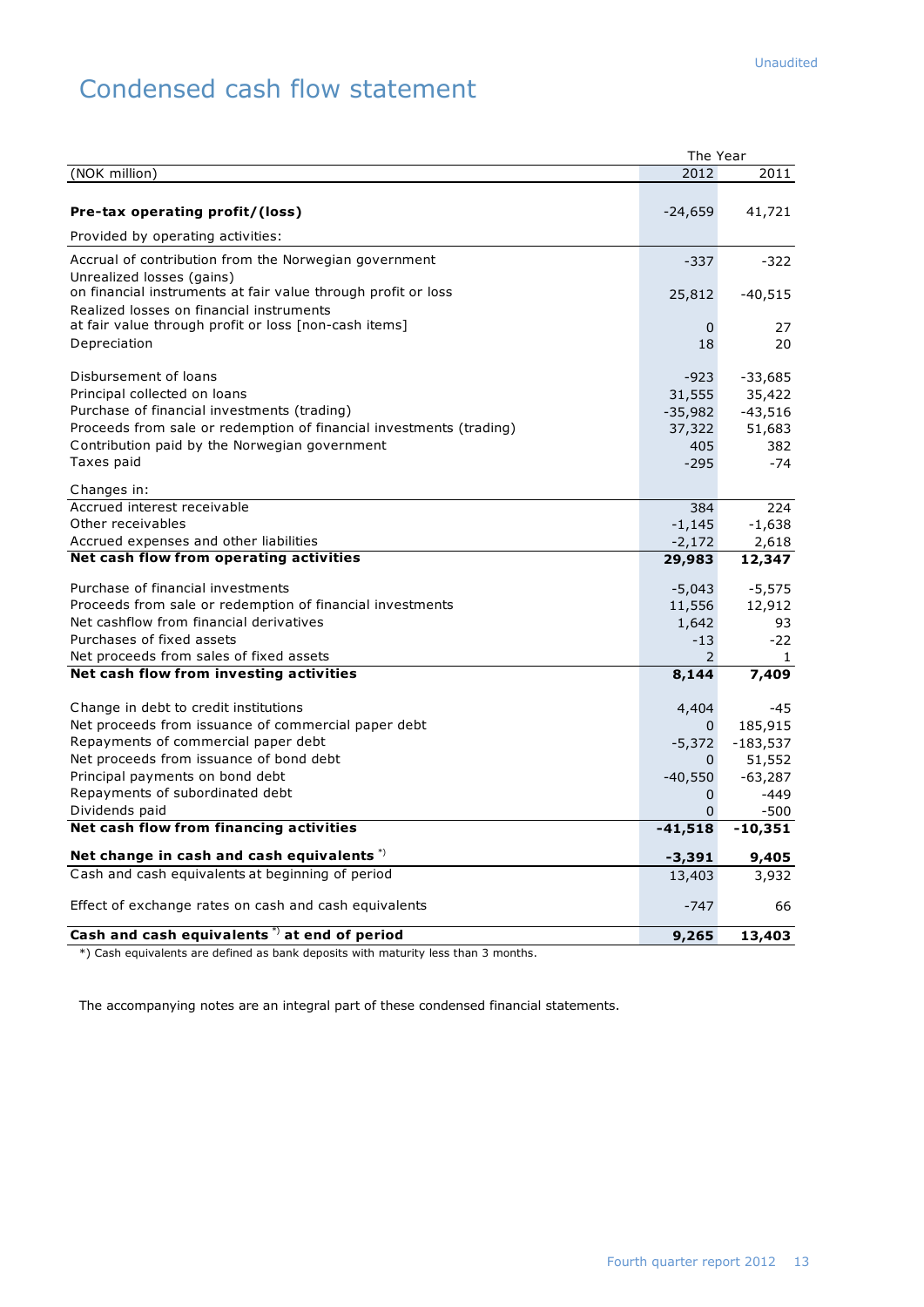## Notes to the accounts

#### 1. Accounting policies

Eksportfinans' fourth quarter condensed interim financial statements have been presented in accordance with International Financial Reporting Standards – (**IFRS**), in line with both IFRS as adopted by the European Union (**EU**) and IFRS as issued by the International Accounting Standards Board (**IASB**). The condensed interim financial statements have been prepared in accordance with IAS 34, Interim Financial Reporting.

The accounting policies and methods of computation applied in the preparation of these condensed interim financial statements (including information as of and for the year ended December 31, 2012 and December 31, 2011) are the same as those applied in Eksportfinans' annual financial statements of 2011. Those financial statements were approved for issue by the Board of Directors on March 1, 2012 and included in the Company's Annual Report on Form 20-F for the year-end December 31, 2011. These policies have been consistently applied to all the periods presented.

The information for the three months ended December 31, 2012 and 2011 are unaudited. The information as of and for the years ended December 31, 2012 and December 31, 2011 are derived from the Company's audited consolidated financial statements as of and for the years ended December 31, 2012 and December 31, 2011.

## 2. Net gains/(losses) on financial instruments at fair value

#### **Net realized and unrealized gains/(losses) on financial instruments at fair value**

|                                                               | Fourth quarter |        | The year  |          |
|---------------------------------------------------------------|----------------|--------|-----------|----------|
| (NOK million)                                                 | 2012           | 2011   | 2012      | 2011     |
| Securities held for trading                                   | 9              | (19)   | 43        | (19)     |
| Securities designated as at fair value at initial recognition | 0              | (3)    | 26        | (100)    |
| Financial derivatives                                         | (16)           | (23)   | (71)      | (93)     |
| Other financial instruments at fair value                     |                | 30     | (1)       | 70       |
| Net realized gains/(losses)                                   | (6)            | (15)   | (3)       | (142)    |
|                                                               |                |        |           |          |
| Loans and receivables                                         | 79             | (16)   | 215       | 35       |
| Securities <sup>1)</sup>                                      | 175            | 31     | 1,169     | (208)    |
| Financial derivatives $2$                                     | 5,405          | 1,499  | 10,917    | (2, 353) |
| Commercial paper debt 3) 4)                                   | (1)            | (1)    | (2)       |          |
| Bond debt $^{3)$ 4)                                           | (12, 469)      | 39,041 | (37, 866) | 42,731   |
| Subordinated debt and capital contribution securities 3) 4)   | (154)          | 274    | (259)     | 322      |
| Other                                                         | 20             | 2      | 13        | (13)     |
| Net unrealized gains/(losses)                                 | (6, 945)       | 40,830 | (25, 813) | 40,515   |
|                                                               |                |        |           |          |
| Net realized and unrealized gains/(losses)                    | (6, 951)       | 40,815 | (25, 816) | 40,373   |

1) Net unrealized gains/(losses) on securities

|                                                               | Fourth quarter |      | The vear |       |
|---------------------------------------------------------------|----------------|------|----------|-------|
| (NOK million)                                                 | 2012           | 2011 | 2012     | 2011  |
| Securities held for trading                                   | 58             | 16   | 884      | (360) |
| Securities designated as at fair value at initial recognition | 117            | 15   | 285      | 152   |
| Total                                                         | 175            | 31   | 1,169    | 【208】 |

2) The Portfolio Hedge Agreement entered into in March 2008, further described in note 14 of this report, is included with a loss of NOK 1,251 million during 2012 and a gain of NOK 57 million during 2011.

In the 2012, Eksportfinans had an unrealized loss of NOK 38,127 million (gain of NOK 43,054 million in the corresponding period of 2011) on its own debt. Net of derivatives this amount is an unrealized loss of NOK 26,028 million (gain of NOK 40,653 million in the same period of 2011).

4) In 2012, Eksportfinans had an unrealized loss of NOK 9,623 million of financial liabilities classified as level 2 in the fair value hierarchy (gain of NOK 14,083 million in the corresponding period of 2011). Of financial liabilities classified as level 3 in the fair value hierarchy, Eksportfinans had a loss of NOK 28,504 million (gain of NOK 28,971 million in the same period of 2011).

See note 15 for a presentation of the above table including effects from economic hedging.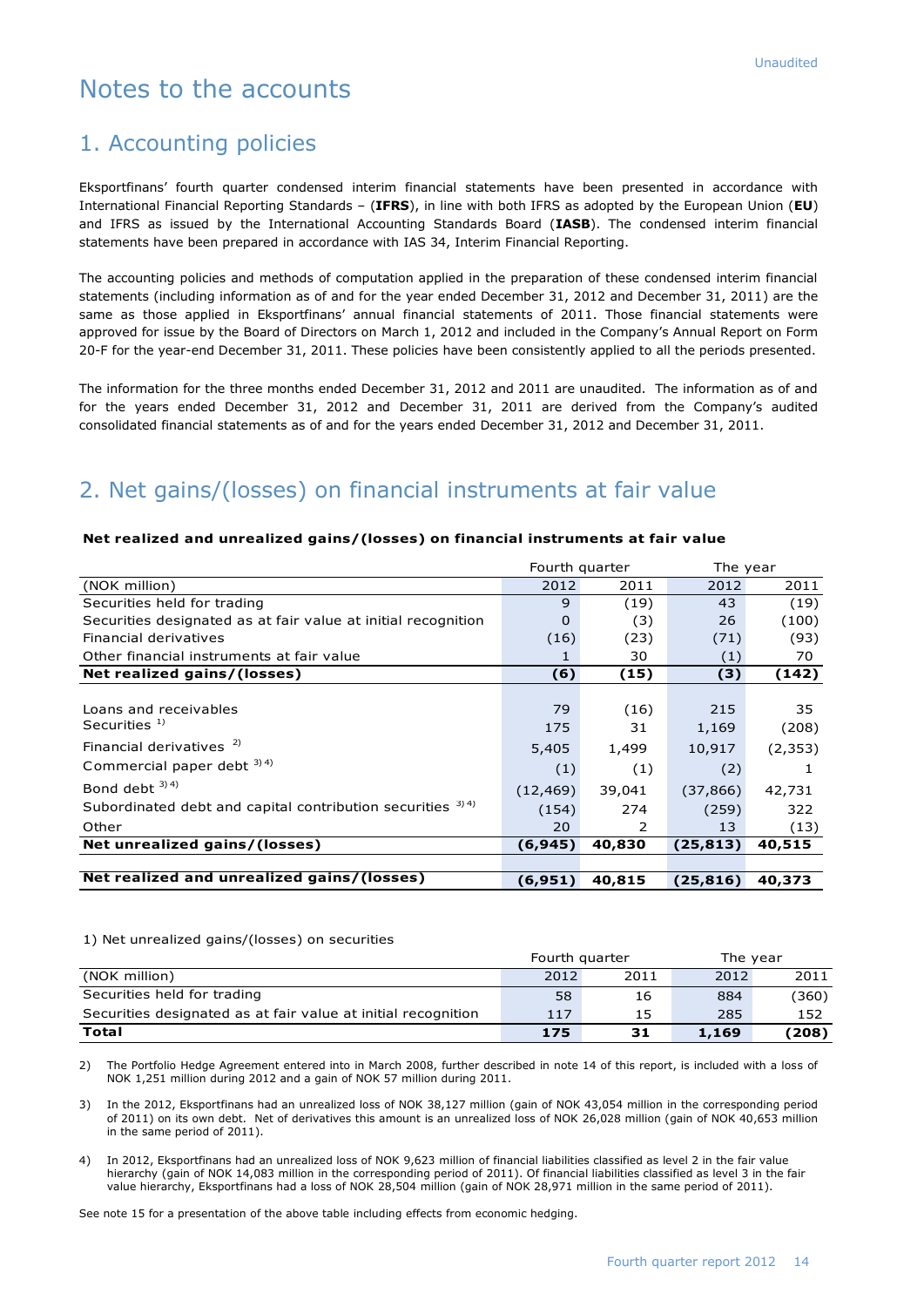## 3. Capital adequacy

Capital adequacy is calculated in accordance with the Basel II regulations in force from the Financial Supervisory Authority of Norway. The Company has adopted the standardized approach to capital requirements. For the Company, this implies that the difference in risk-weighted value between the Basel I and II regulations is mainly due to operational risk. The capital adequacy minimum requirement is 8 percent of total risk-weighted value.

#### **Risk-weighted assets and off-balance sheet items**

| (NOK million)             | 31.12.12    |          | 31.12.11    |          |
|---------------------------|-------------|----------|-------------|----------|
|                           |             | Risk-    |             | Risk-    |
|                           | <b>Book</b> | weighted | <b>Book</b> | weighted |
|                           | value       | value    | value       | value    |
| Total assets              | 157,406     | 18,626   | 213,929     | 26,933   |
| Off-balance sheet items   |             | 152      |             | 304      |
| Operational risk          |             | 2,465    |             | 2,424    |
| Total currency risk       |             | 0        |             | 0        |
| Total risk-weighted value |             | 21,243   |             | 29,661   |

#### **The Company's eligible regulatory capital**

| (NOK million                           |          |       |          |        |
|----------------------------------------|----------|-------|----------|--------|
| and in percent of risk-weighted value) | 31.12.12 |       | 31.12.11 |        |
| Core capital $1$ <sup>1</sup>          | 5,314    | 25.0% | 4,786    | 16.1 % |
| Additional capital <sup>2)</sup>       | 628      | 3.0%  | 975      | 3.3 %  |
| Total regulatory capital               | 5,942    | 28.0% | 5,761    | 19.4%  |

1) Includes share capital, other equity, elements of capital contribution securities and other deductions and additions in accordance with the Norwegian capital adequacy regulations.

2) Includes subordinated debt, the elements of capital contribution securities not included in core capital and other

deductions/additions in accordance with the Norwegian capital adequacy regulations.

#### 4. Loans due from credit institutions

| (NOK million)                                                                  | 31.12.12 | 31.12.11 |
|--------------------------------------------------------------------------------|----------|----------|
| Cash equivalents <sup>1)</sup>                                                 | 9,265    | 13,403   |
| Other bank deposits and claims on banks<br>Loans to other credit institutions, | 1,105    | 1,300    |
| nominal amount (also included in note 6) $^{2}$                                | 16,435   | 26,252   |
| Accrued interest and adjustment to fair value on loans                         | (395)    | (615)    |
| <b>Total</b>                                                                   | 26,410   | 40,340   |

1) Cash equivalents are defined as bank deposits with maturity of less than 3 months.

2) The Company has acquired certain loan agreements from banks for which the selling bank provides a repayment guarantee, therefore retaining the credit risk of the loans. Under IFRS these loans are classified as loans to credit institutions. Of the loans to credit institutions these loans amounted to NOK 7,648 million at December 31, 2012 and NOK 13,977 million at December 31, 2011.

### 5. Loans due from customers

| (NOK million)                                          | 31.12.12 | 31.12.11 |
|--------------------------------------------------------|----------|----------|
| Loans due from customers,                              |          |          |
| nominal amount (also included in note 6)               | 71,074   | 95,555   |
| Accrued interest and adjustment to fair value on loans | 805      | 986      |
| <b>Total</b>                                           | 71,879   | 96,541   |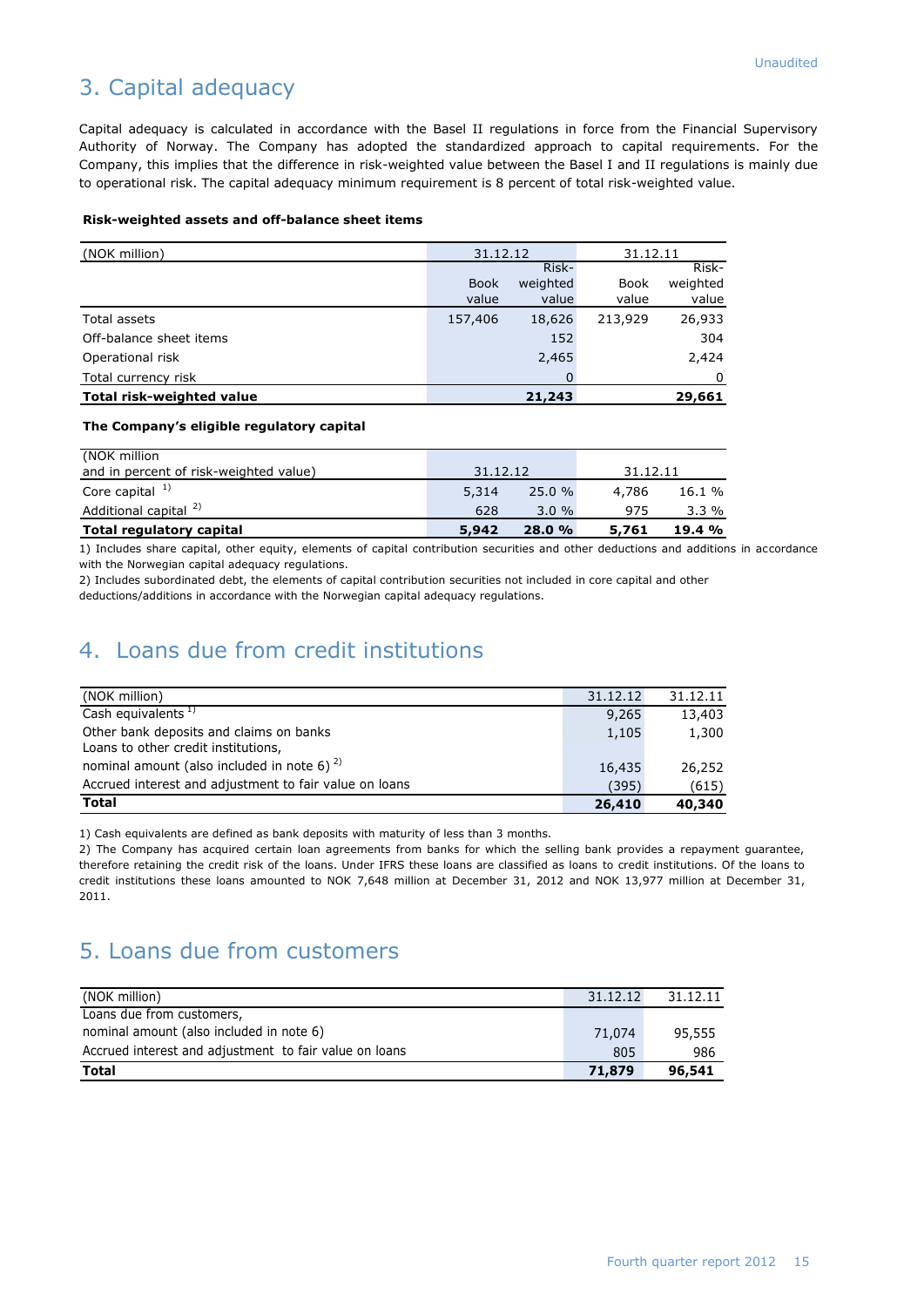## 6. Total loans due from credit institutions and customers

Nominal amounts related to loans due from credit institutions and customers, respectively, from the two previous tables are included in the following analysis.

| (NOK million)                                        | 31.12.12 | 31.12.11 |
|------------------------------------------------------|----------|----------|
| Loans due from credit institutions                   | 16,435   | 26,252   |
| Loans due from customers                             | 71,074   | 95,555   |
| <b>Total nominal amount</b>                          | 87,509   | 121,807  |
|                                                      |          |          |
| Commercial loans                                     | 59,158   | 87,208   |
| Government-supported loans                           | 28,351   | 34,599   |
| <b>Total nominal amount</b>                          | 87,509   | 121,807  |
|                                                      |          |          |
| Capital goods                                        | 23,973   | 33,991   |
| Ships                                                | 34,148   | 44,989   |
| Export-related and international activities *)       | 20,532   | 32,318   |
| Direct loans to Norwegian local government sector    | 4,373    | 5,653    |
| Municipal-related loans to other credit institutions | 4,448    | 4,798    |
| Loans to employees                                   | 35       | 58       |
| <b>Total nominal amount</b>                          | 87,509   | 121,807  |

\*) Export-related and international activities consist of loans to the following categories of borrowers:

| (NOK million)               | 31.12.12 | 31.12.11 |
|-----------------------------|----------|----------|
| Renewable energy            | 5,494    | 5,494    |
| Banking and finance         | 4,615    | 6,938    |
| Aviation and shipping       | 4,284    | 5,233    |
| Consumer goods              | 2,275    | 5,375    |
| Infrastructure              | 1,333    | 1,060    |
| Oil and gas                 | 1,223    | 2,491    |
| Real estate management      | 660      | 5,063    |
| Environment                 | 646      | 661      |
| Other categories            | 2        | 3        |
| <b>Total nominal amount</b> | 20,532   | 32,318   |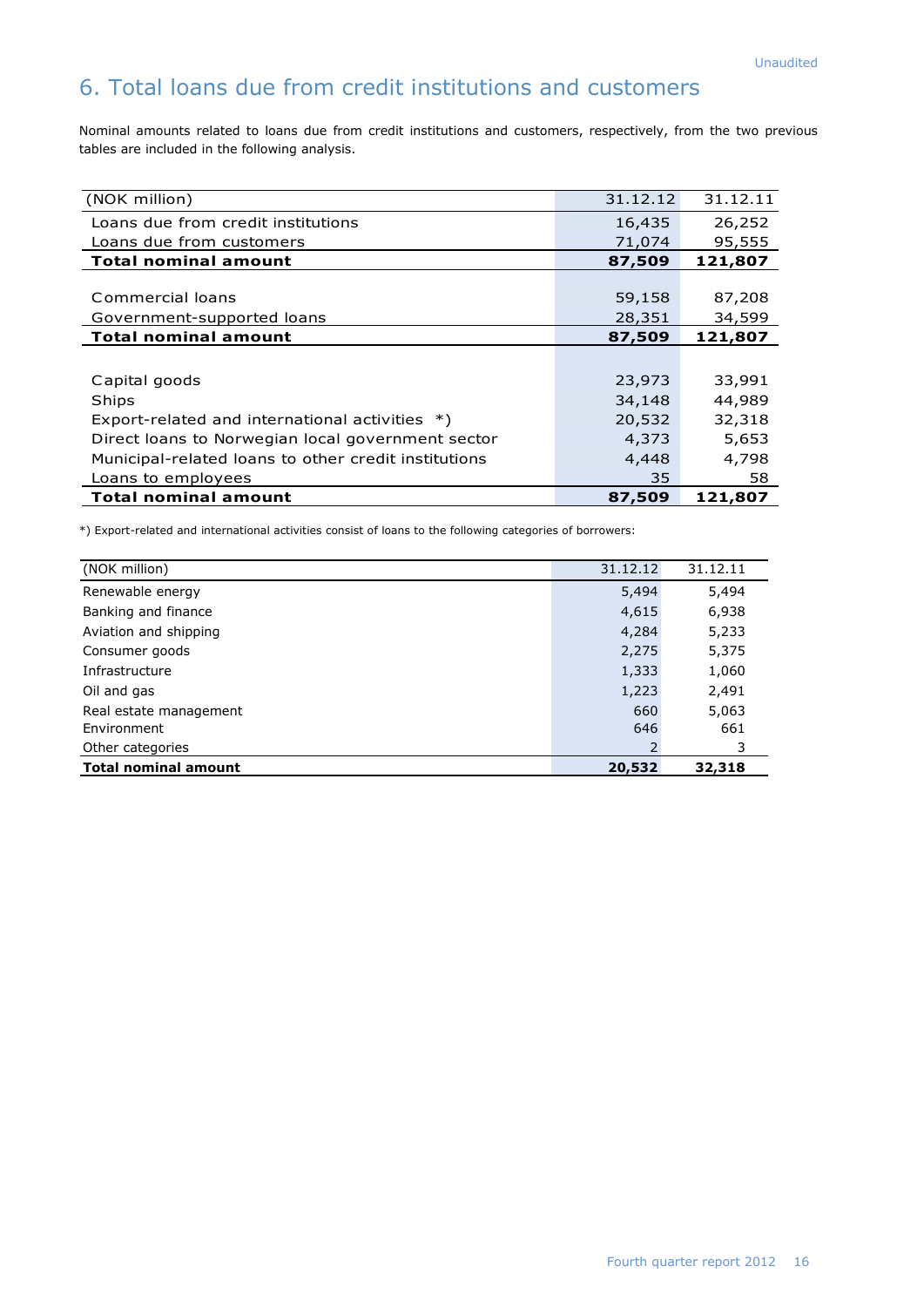#### Unaudited

l.

# 7. Loans past due or impaired

| (NOK million)                                                                          | 31.12.12 | 31.12.11 |
|----------------------------------------------------------------------------------------|----------|----------|
| Interest and principal installment 1-30 days past due                                  | 0        | 3        |
| Not matured principal                                                                  |          |          |
| on loans with payments 1-30 days past due                                              | 0        | 8        |
| Interest and principal installment 31-90 days past due                                 | 13       | 25       |
| Not matured principal<br>on loans with payments 31-90 days past due                    | 61       | 164      |
| Interest and principal installment more than 90 days past due<br>Not matured principal | 522      | 504      |
| on loans with payments more than 90 days past due                                      | 148      | 18       |
| Total loans that are past due                                                          | 744      | 722      |
|                                                                                        |          |          |
| Relevant collateral or guarantees received *)                                          | 259      | 224      |
| Estimated impairments on loans valued at amortized cost                                | 314      | 345      |

\*) A total of NOK 485 million relates to exposure towards Icelandic banks as of December 31, 2012 and NOK 498 million as of December 31, 2011, and are as of the balance sheet date not considered guaranteed in a satisfactory manner. These loans are measured at fair value at each balance sheet date. The change in fair value in the period is reflected in the line item 'Net gains/losses on financial instruments at fair value'. Apart from the fair value adjustments already recognized in the income statement, related to the exposure towards the Icelandic banks discussed above, the Company considers all other loans to be secured in a satisfactory manner. For these transactions, amounting to NOK 259 million, the Norwegian government, through the Guarantee Institute for Export Credit (**GIEK**), guarantees approximately 83 percent of the amounts in default. The remaining 17 percent are guaranteed by private banks, most of them operating in Norway. Where applicable, claims have already been submitted in accordance with the guarantees.

#### 8. Securities

| (NOK million)                                          | 31.12.12 | 31.12.11 |
|--------------------------------------------------------|----------|----------|
| Trading portfolio                                      | 34,418   | 39,953   |
| Repurchase Receivable                                  | 5,078    |          |
| Other securities at fair value through profit and loss | 2,289    | 11,956   |
| Total                                                  | 41,785   | 51,909   |

## 9. Fixed assets and investment property

| (NOK million)                 | 31.12.12 | 31.12.11 |
|-------------------------------|----------|----------|
| Buildings and land in own use | 126      | 127      |
| Investment property           | 70       | 70       |
| Total buildings and land      | 196      | 197      |
| Other fixed assets            | 11       |          |
| <b>Total</b>                  | 207      | 210      |

#### 10. Other assets

| (NOK million)                    | 31.12.12 | 31.12.11 |
|----------------------------------|----------|----------|
| Settlement account 108-Agreement | 753      | 823      |
| Cash collateral provided         | 5,445    | 4.612    |
| Other                            | 34       | 32       |
| Total                            | 6,232    | 5,467    |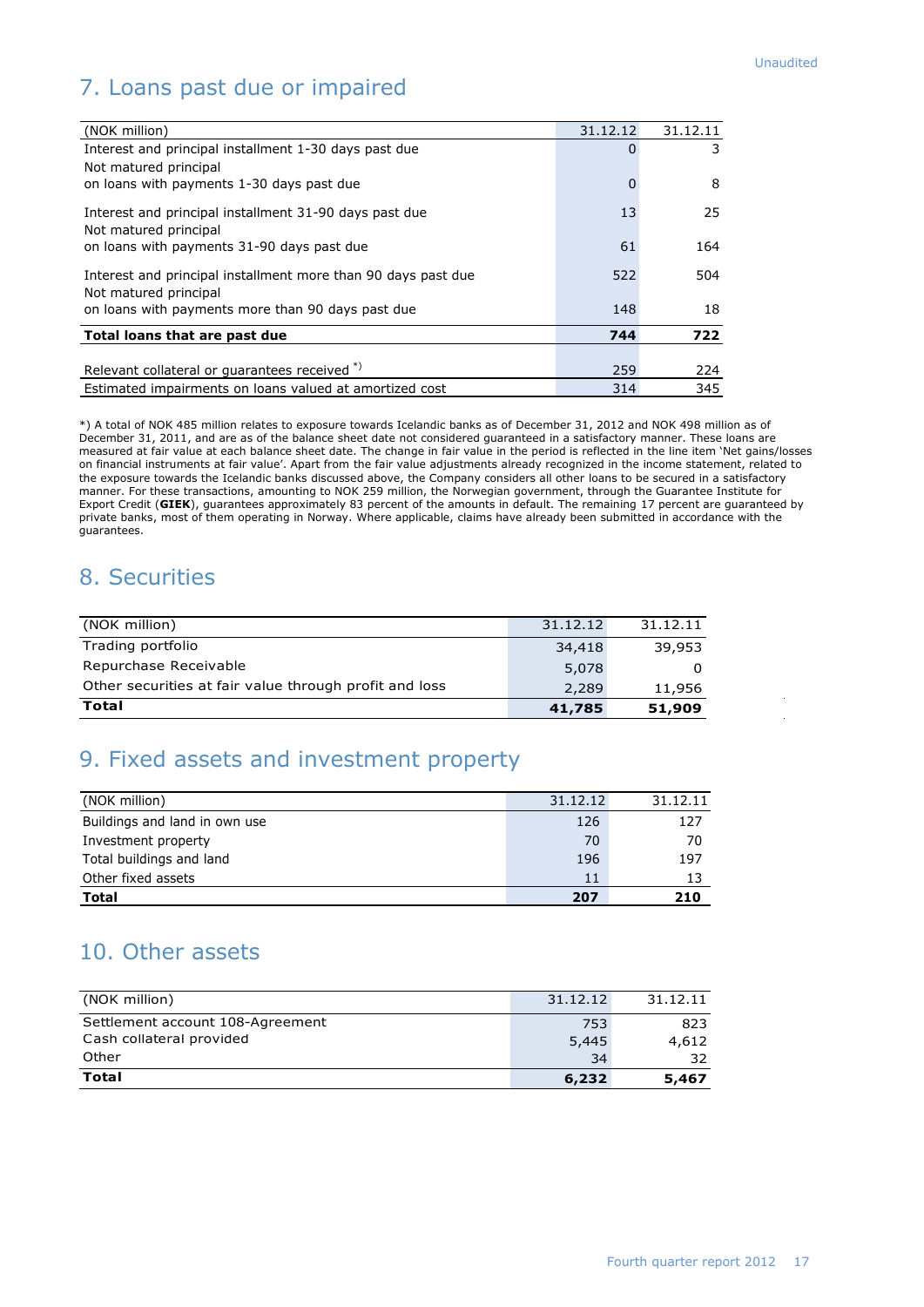### 11. Borrowings through the issue of securities

| (NOK million)                                         | 31.12.12  | 31.12.11  |
|-------------------------------------------------------|-----------|-----------|
| Commercial paper debt                                 |           | 5,760     |
| Bond debt                                             | 135,221   | 195,879   |
| Accrued interest and adjustment to fair value on debt | (22, 678) | (60, 150) |
| Total                                                 | 112,543   | 141,489   |

## 12. Other liabilities

| Total                        | 8,133    | 10,722   |
|------------------------------|----------|----------|
| Other short-term liabilities | 95       | 126.     |
| Cash collateral received     | 7,699    | 10,260   |
| Grants to mixed credits      | 339      | 336      |
| (NOK million)                | 31.12.12 | 31.12.11 |
|                              |          |          |

## 13. Segment information

The Company is divided into three business areas; Export lending, Municipal lending and Securities. After the sale of Kommunekreditt Norge AS, municipal lending consists of loans to KLP Kreditt AS (last installment received in September 2011), in addition to loans extended directly to municipalities and municipal-related loans to savings banks that were purchased from Kommunekreditt Norge AS in connection with the sale of the subsidiary. The Company also has a treasury department responsible for the day to day risk management and asset and liability management. Income and expenses related to treasury are divided between the three business areas.

|                                                        | Export lending<br>Municipal lending |                      |          | <b>Securities</b> |              |          |
|--------------------------------------------------------|-------------------------------------|----------------------|----------|-------------------|--------------|----------|
|                                                        |                                     | The year<br>The year |          | The year          |              |          |
| (NOK million)                                          | 2012                                | 2011                 | 2012     | 2011              | 2012         | 2011     |
| Net interest income <sup>1</sup>                       | 768                                 | 969                  | 68       | 114               | 408          | 467      |
| Commissions                                            |                                     |                      |          |                   |              |          |
| and income related to banking services <sup>2)</sup>   | $\Omega$                            | $\Omega$             | $\Omega$ | 0                 | $\Omega$     | $\Omega$ |
| Commissions                                            |                                     |                      |          |                   |              |          |
| and expenses related to banking services <sup>2)</sup> | $\Omega$                            | 0                    | $\Omega$ | 0                 | $\mathbf{0}$ | 0        |
| Net gains/(losses)                                     |                                     |                      |          |                   |              |          |
| on financial instruments at fair value <sup>3)</sup>   | 26                                  | 19                   | $\Omega$ | 0                 | (17)         | (91)     |
| Income/expense allocated by volume <sup>4)</sup>       | 27                                  | 28                   | 3        | 4                 | 14           | 17       |
| Net other operating income                             | 53                                  | 47                   | 3        | 4                 | (3)          | (74)     |
| <b>Total operating income</b>                          | 821                                 | 1,016                | 71       | 119               | 405          | 393      |
| <b>Total operating expenses</b>                        | 103                                 | 153                  | 4        | 8                 | 37           | 53       |
|                                                        |                                     |                      |          |                   |              |          |
| Pre-tax operating profit                               | 718                                 | 863                  | 67       | 111               | 368          | 340      |
| Taxes                                                  | 202                                 | 242                  | 19       | 31                | 103          | 95       |
| Non-IFRS profit for the period excluding               |                                     |                      |          |                   |              |          |
| unrealized gains/(losses) on financial                 |                                     |                      |          |                   |              |          |
| instruments and excluding realized                     |                                     |                      |          |                   |              |          |
| losses/(gains) hedged by the PHA                       | 516                                 | 621                  | 48       | 80                | 265          | 244      |

1) Net interest income includes interest income directly attributable to the segments based on Eksportfinans' internal pricing model. The treasury department obtains interest on Eksportfinans' equity and in addition the positive or negative result (margin) based on the difference between the internal interest income from the segments and the actual external funding cost. Net interest income in the treasury department is allocated to the reportable segments based on volume for the margin, and risk weighted volume for the interest on equity.

2) Income/(expenses) directly attributable to each segment.

3) For Export lending the figures are related to unrealized gains/(losses) on the Icelandic bank exposure. In this context, the fair value adjustments on the Icelandic bank exposure have been treated as realized, as they are not expected to be reversed towards maturity, as other unrealized gains and losses. For Securities the figures are related to realized gains/(losses) on financial instruments.

4) Income/expense, other than interest, in the treasury department have been allocated to the business areas by volume. These are items included in net other operating income in the income statement.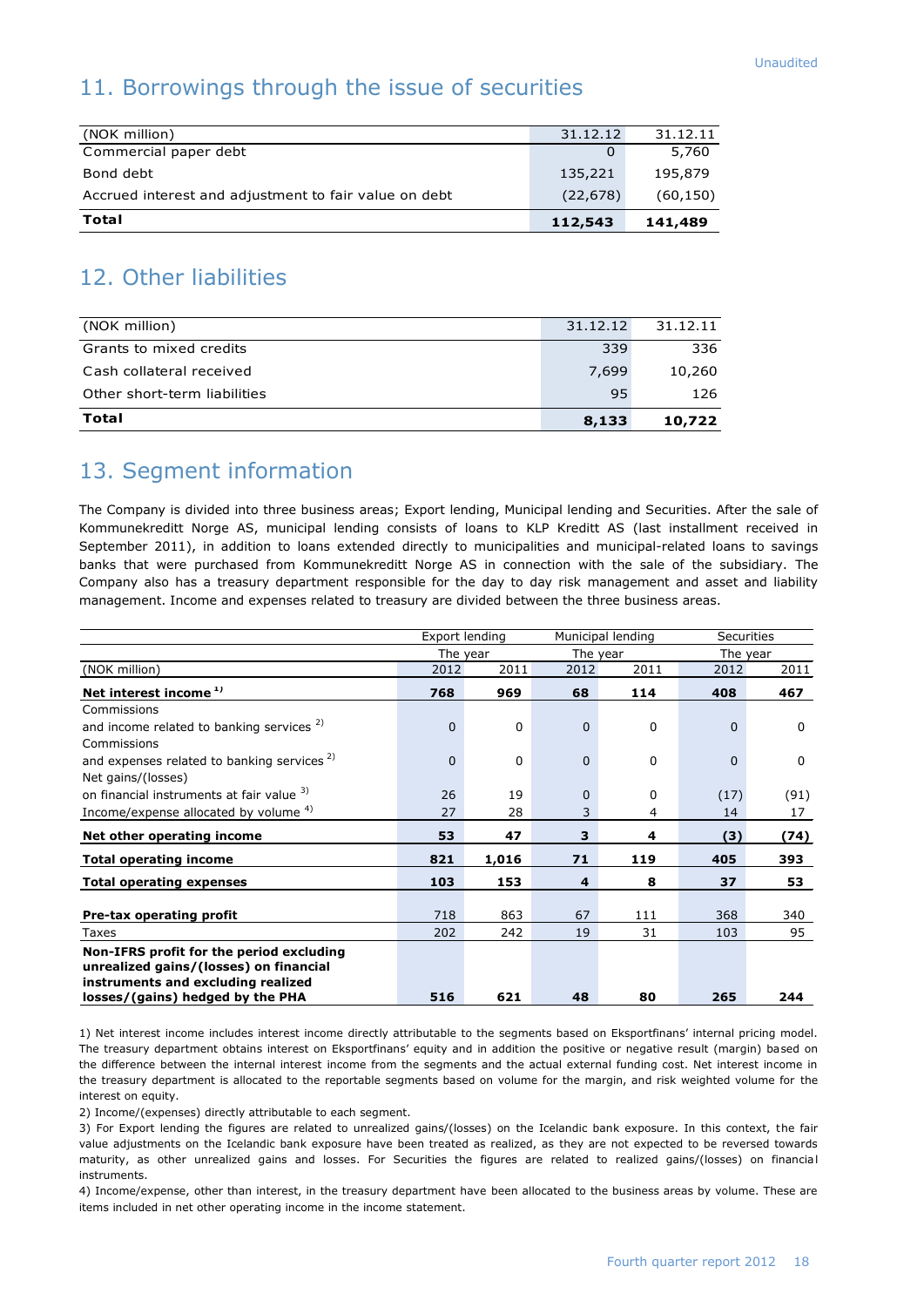#### **Reconciliation of segment profit measure to total comprehensive income**

|                                                                                      | The vear  |           |
|--------------------------------------------------------------------------------------|-----------|-----------|
| (NOK million)                                                                        | 2012      | 2011      |
| Export lending                                                                       | 516       | 621       |
| Municipal lending                                                                    | 48        | 80        |
| Securities                                                                           | 265       | 244       |
| Non-IFRS profit for the period                                                       |           |           |
| excluding unrealized gains/(losses) on financial instruments and excluding realized  |           |           |
| losses/(gains) hedged by the PHA                                                     | 829       | 945       |
|                                                                                      |           |           |
| Net unrealized gains/(losses)                                                        | (25, 812) | 40,515    |
| Unrealized gains related to the Icelandic bank exposure included above <sup>1)</sup> | (26)      | (14)      |
| Realized gains/(losses) hedged by the Portfolio Hedge Agreement                      | 26        | (94)      |
| Tax effect $2$                                                                       | 7,227     | (11, 314) |
| Total comprehensive income                                                           | (17,756   | 30,039    |

1) Reversal of previously recognized loss (at exchange rates applicable at December 31, 2012).

2) 28 percent of the items above.

#### 14. Material transactions with related parties

The Company's two largest shareholders, DNB Bank ASA and Nordea Bank Norge AS, are considered to be related parties in accordance with IAS 24 Related Party Disclosures.

| (NOK millions)                   | Acquired loans<br>1) | Deposits <sup>2)</sup> | Guarantees<br>issued 3) | Guarantees<br>received <sup>4)</sup> | Repo<br>facility <sup>5)</sup> | Portfolio Hedge<br>Agreement <sup>6)</sup> |
|----------------------------------|----------------------|------------------------|-------------------------|--------------------------------------|--------------------------------|--------------------------------------------|
| Balance January 1, 2012          | 12,373               | 3,486                  | 774                     | 24,714                               |                                | 615                                        |
| Change in the period             | (6,688)              | (2,505)                | (687)                   | (3,890)                              | 4,476                          | (757)                                      |
| <b>Balance December 31, 2012</b> | 5,685                | 981                    | 87                      | 20,824                               | 4,476                          | (142)                                      |
|                                  |                      |                        |                         |                                      |                                |                                            |
| Balance January 1, 2011          | 10,869               | 1,277                  | 656                     | 21,480                               |                                | 535                                        |
| Change in the period             | 1,504                | 2,209                  | 118                     | 3,234                                |                                | 80                                         |
| <b>Balance December 31, 2011</b> | 12,373               | 3,486                  | 774                     | 24,714                               |                                | 615                                        |

All transactions with related parties are made on market terms.

1) The Company acquires loans from banks. The loans are part of the Company's ordinary lending activity, as they are extended to the export industry. Since the selling banks provide a guarantee for the loans, not substantially all of the risk and rewards are transferred to the Company, thus the loans are classified as loans due from credit institutions in the balance sheet.

2) Deposits made by the Company.

3) Guarantees issued by the Company to support the Norwegian export industry.

4) Guarantees provided to the Company from the related parties.

5) Non-committed Repo facility with DNB Bank ASA. Under this framework agreement, Eksportfinans can transact in an unlimited amount of eligible securities with DNB Bank ASA as the counterparty, but neither party is committed to do so. The Agreement has no expiration date. To date, EUR 600 million has been drawn with a Repurchase Date of February 26, 2015, but with the option to terminate the drawn down tranche in whole on February 27, 2013 and on specified termination dates thereafter (weekly). 6) Eksportfinans has entered into a derivative portfolio hedge agreement with the majority of its shareholders. The agreement, effective from March 1, 2008, will offset losses up to NOK 5 billion in the liquidity portfolio held as of February 29, 2008. The agreement will also offset any gains in the portfolio as of the same date. The payments to or from the Company related to the losses or gains, respectively, in the portfolio, will take place on the last day of February each year, with the first payment in 2011. The agreement expires with the maturities of the bonds included in the contract, with the latest maturity on December 31, 2023. Eksportfinans will pay a monthly fee of NOK 5 million to the participants in the agreement. The balances show the related parties' share of the fair value of the contract as of the balance sheet date. A negative balance indicates that Eksportfinans owes money to the related parties.

In addition to the transactions reflected in the above table, Eksportfinans' three major owner banks have extended a committed credit line of USD 2 billion for repo purposes to the Company. The facility has a twelve month maturity with the possibility of extension, and most recently renewed for another year in the second quarter of 2012. Eksportfinans has not yet utilized this credit facility.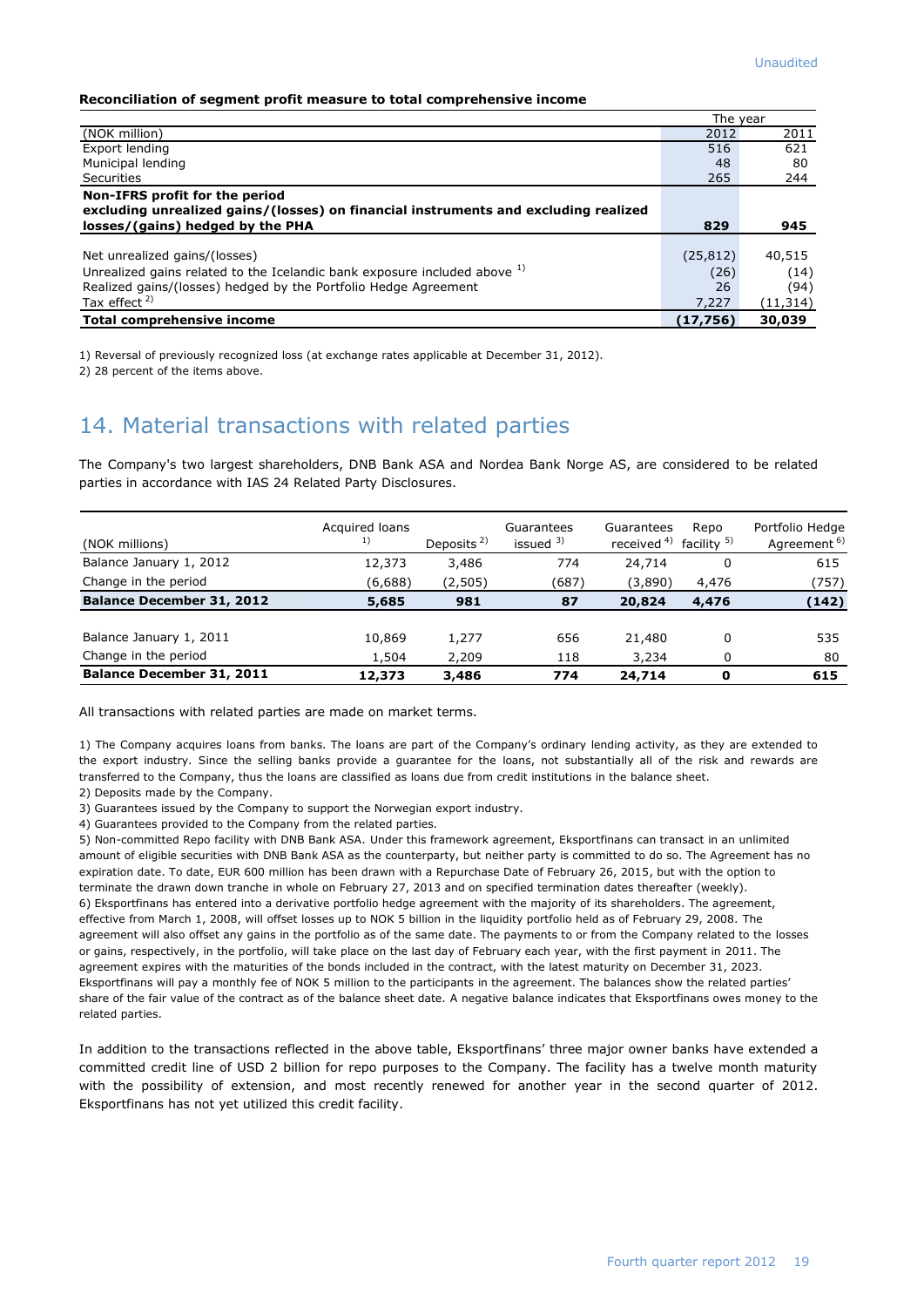## 15. Market risk - effects from economic hedging

Note 2 specifies the net realized and unrealized gains/losses on financial instruments, showing separately the gains/losses related to financial derivatives. When presented to the Company's management and Board of Directors, the figures are prepared showing the various financial instruments after netting with related economic hedges, since derivatives are used as economic hedges of the market risk of specific assets and liabilities.

The below table specifies net realized and unrealized gains/(losses) on financial instruments at fair value, netted with related economic hedges.

#### **Net realized and unrealized gains/(losses) on financial instruments at fair value**

|                                                                  | Fourth quarter |          | The year  |        |  |
|------------------------------------------------------------------|----------------|----------|-----------|--------|--|
| (NOK million)                                                    | 2012           | 2011     | 2012      | 2011   |  |
| Securities <sup>1)</sup>                                         | (33)           | (45)     | (17)      | (185)  |  |
| Other financial instruments at fair value 1)                     | 26             | 30       | 14        | 43     |  |
| Net realized gains/(losses)                                      | (7)            | (15)     | (3)       | (142)  |  |
|                                                                  |                |          |           |        |  |
| Loans and receivables 1)                                         | 89             | (6)      | 209       | (51)   |  |
| Securities $1$                                                   | (69)           |          | (71)      | 19     |  |
| Commercial paper debt 1) 2) 3)                                   | $\Omega$       | $\Omega$ | (1)       | 1      |  |
| Bond debt 1) 2) 3)                                               | (6,799)        | 40,519   | (25, 691) | 40,343 |  |
| Subordinated debt and capital contribution securities 1) 2) 3)   | (163)          | 280      | (336)     | 309    |  |
| Other financial instruments at fair value 1)                     | 19             | 3        | 13        | (13)   |  |
| Net unrealized gains/(losses)                                    | (6, 923)       | 40,803   | (25, 877) | 40,608 |  |
|                                                                  |                |          |           |        |  |
| Financial derivatives related to the 108 agreement <sup>4)</sup> | (21)           | 27       | 64        | (93)   |  |
| Net realized and unrealized gains/(losses)                       | (6,951)        | 40,815   | (25, 816) | 40,373 |  |

1) Including financial derivatives with purpose of economic hedging.<br>2) Accumulated net gain on own debt is NOK 15,962 million as c

2) Accumulated net gain on own debt is NOK 15,962 million as of December 31, 2012, compared to NOK 42,070 million as of December 31, 2011.

3) In 2012, Eksportfinans had an unrealized loss of NOK 26,028 million (gain of NOK 40,653 million in the same period of 2011) on its own debt, net of derivatives.

4) Derivatives related to components of the 108 Agreement. The 108 Agreement is accounted for at amortized cost, hence these derivatives are not included in the effects related to financial instruments at fair value.

Interest, and the interest effect of economic hedging instruments, is classified as interest income or expense in the statement of comprehensive income. Changes in fair value are recorded in the line item 'Net gains/(losses) on financial instruments at fair value'. For 2012 and 2011, the company recorded NOK 4,876 million and NOK 6,064 million respectively, of interest income on loans due from credit institutions, loans due from customers and securities and NOK 4,482 million and NOK 6,608 million, respectively, of interest expense on commercial paper and bond debt, subordinated debt and capital contribution securities. In the same periods the company recorded negative NOK 155 million, and negative NOK 436 million, respectively, of interest income on economic hedging instruments and negative NOK 1,006 million and negative NOK 2,529 million, respectively, of interest expense on economic hedging instruments.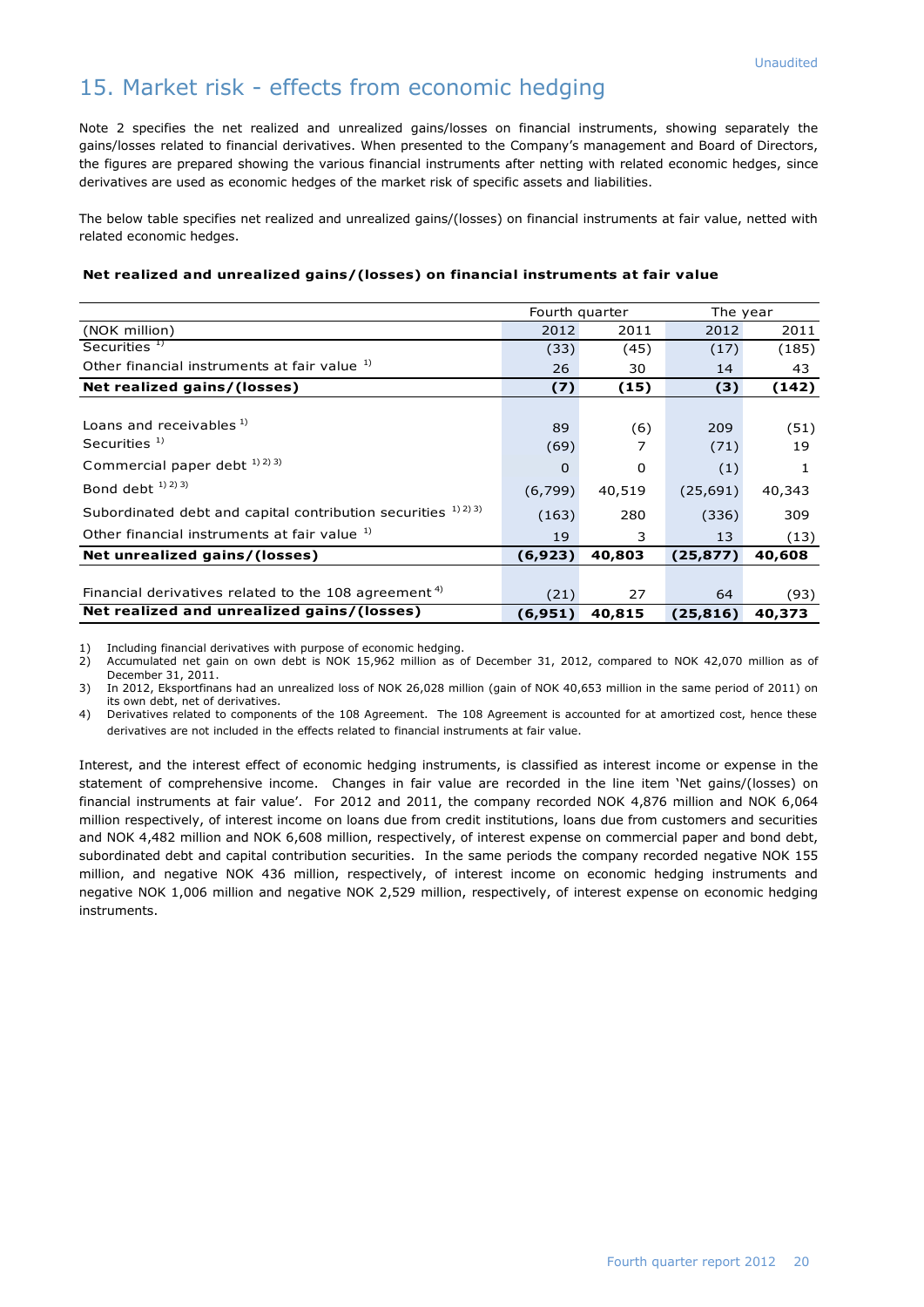## 16. Maturity analysis

Maturity analysis of financial liabilities based on contractual maturities (including off-balance sheet items):

|                                               |           | From 1 month | From 3                  | From 1 year |              |
|-----------------------------------------------|-----------|--------------|-------------------------|-------------|--------------|
|                                               | Up to and |              | up to and months up to  | up to and   |              |
|                                               | including |              | including and including | including   | Over         |
| (NOK million)                                 | 1 month   | 3 months     | 1 year                  | 5 years     | 5 years      |
| Desember 31, 2012                             |           |              |                         |             |              |
| Deposit by credit institutions                | 4,476     | $\Omega$     | 0                       | 0           | O            |
| Non-structured bond debt                      | 34        | 1,559        | 25,311                  | 47,345      | 4,648        |
| Structured bond debt                          | 14,071    | 20,542       | 20,815                  | 5,795       | 2,375        |
| Cash collateral                               | 5,445     | 0            | 0                       | O           | <sup>0</sup> |
| Subordinated loans                            | O         | 0            | 47                      | 1,063       | <sup>0</sup> |
| Capital contribution securities               |           | 476          |                         | o           | O            |
| Derivatives net settled                       | 162       | 148          | 647                     | 3,073       | 1,593        |
| Derivatives gross settled (pay leg)           | 22,734    | 21,458       | 23,125                  | 28,884      | 1,158        |
| Financial guarantees (off-balance)            | 1,314     | 0            | o                       |             | <sup>0</sup> |
| Loan commitments (off-balance)                | 0         | 202          | 5                       | 5           | <sup>0</sup> |
| Total                                         | 48,236    | 44,385       | 69,949                  | 86,165      | 9,774        |
|                                               |           |              |                         |             |              |
| Derivatives gross settled (receive leg)       | 23,469    | 22,405       | 23,795                  | 27,435      | 1,047        |
| Derivative assets net settled                 | 21        | 80           | 1,626                   | 2,799       | 509          |
| Derivative assets gross settled (pay leg)     | 2,072     | 7,825        | 9,929                   | 10,527      | 4,545        |
| Derivative assets gross settled (receive leg) | 2,493     | 9,243        | 13,165                  | 13,255      | 5,399        |
|                                               |           |              |                         |             |              |

| (NOK million)                                 | Up to and<br>including<br>1 month | From 1 month<br>3 months | From 3<br>up to and months up to<br>including and including<br>1 year | From 1 year<br>up to and<br>including<br>5 years | Over<br>5 years |
|-----------------------------------------------|-----------------------------------|--------------------------|-----------------------------------------------------------------------|--------------------------------------------------|-----------------|
| December 31, 2011                             |                                   |                          |                                                                       |                                                  |                 |
| Deposit by credit institutions                |                                   | <sup>0</sup>             | 0                                                                     | 0                                                | $\Omega$        |
| Non-structured bond debt                      | 1,254                             | 9,654                    | 6,383                                                                 | 74,011                                           | 11,209          |
| Structured bond debt                          | 19,240                            | 34,460                   | 38,730                                                                | 8,894                                            | 3,598           |
| Commercial paper debt                         | 2,303                             | 2,265                    | 1,199                                                                 | $^{\circ}$                                       | <sup>0</sup>    |
| Cash collateral                               | 10,260                            | 0                        | 0                                                                     | o                                                | <sup>0</sup>    |
| Subordinated loans                            | 0                                 | 0                        | 56                                                                    | 1,328                                            | <sup>0</sup>    |
| Capital contribution securities               | $\Omega$                          | 27                       | <sup>0</sup>                                                          | 464                                              | <sup>0</sup>    |
| Derivatives net settled                       | 269                               | 122                      | 596                                                                   | 2,546                                            | 1,717           |
| Derivatives gross settled (pay leg)           | 14,922                            | 14,920                   | 12,434                                                                | 5,921                                            | 312             |
| Financial guarantees (off-balance)            | 1,422                             | 0                        | 0                                                                     | O                                                | 0               |
| Loan commitments (off-balance)                | 29                                | 944                      | 2,113                                                                 | 0                                                | 0               |
| <b>Total</b>                                  | 49,700                            | 62,392                   | 61,511                                                                | 93,164                                           | 16,836          |
|                                               |                                   |                          |                                                                       |                                                  |                 |
| Derivatives gross settled (receive leg)       | 17,429                            | 17,783                   | 16,192                                                                | 5,876                                            | 449             |
| Derivative assets net settled                 | 28                                | 227                      | 1,936                                                                 | 4,119                                            | 603             |
| Derivative assets gross settled (pay leg)     | 24,913                            | 33,730                   | 22,205                                                                | 45,588                                           | 6,506           |
| Derivative assets gross settled (receive leg) | 26,823                            | 37,075                   | 25,711                                                                | 50,150                                           | 7,471           |

The figures in the above table and in the additional disclosures regarding derivatives below the table include principal and interest payable (receivable) at nominal value. First possible call dates and trigger dates, according to the contracts, are applied in the classification of the maturities. This implies that the structured bond debts with the corresponding derivatives matures earlier than what is expected based on market data as of the balance sheet date. See subsequent tables for maturity analysis based on expected maturities. For derivatives gross settled, pay leg represents the contractual cash flows to be paid by the Company to the derivative counterparty while receive leg represents the contractual cash flows to be received from the derivative counterparty.

The Company manages its liquidity risk, inter alia, by monitoring the difference between expected maturities of its assets and liabilities.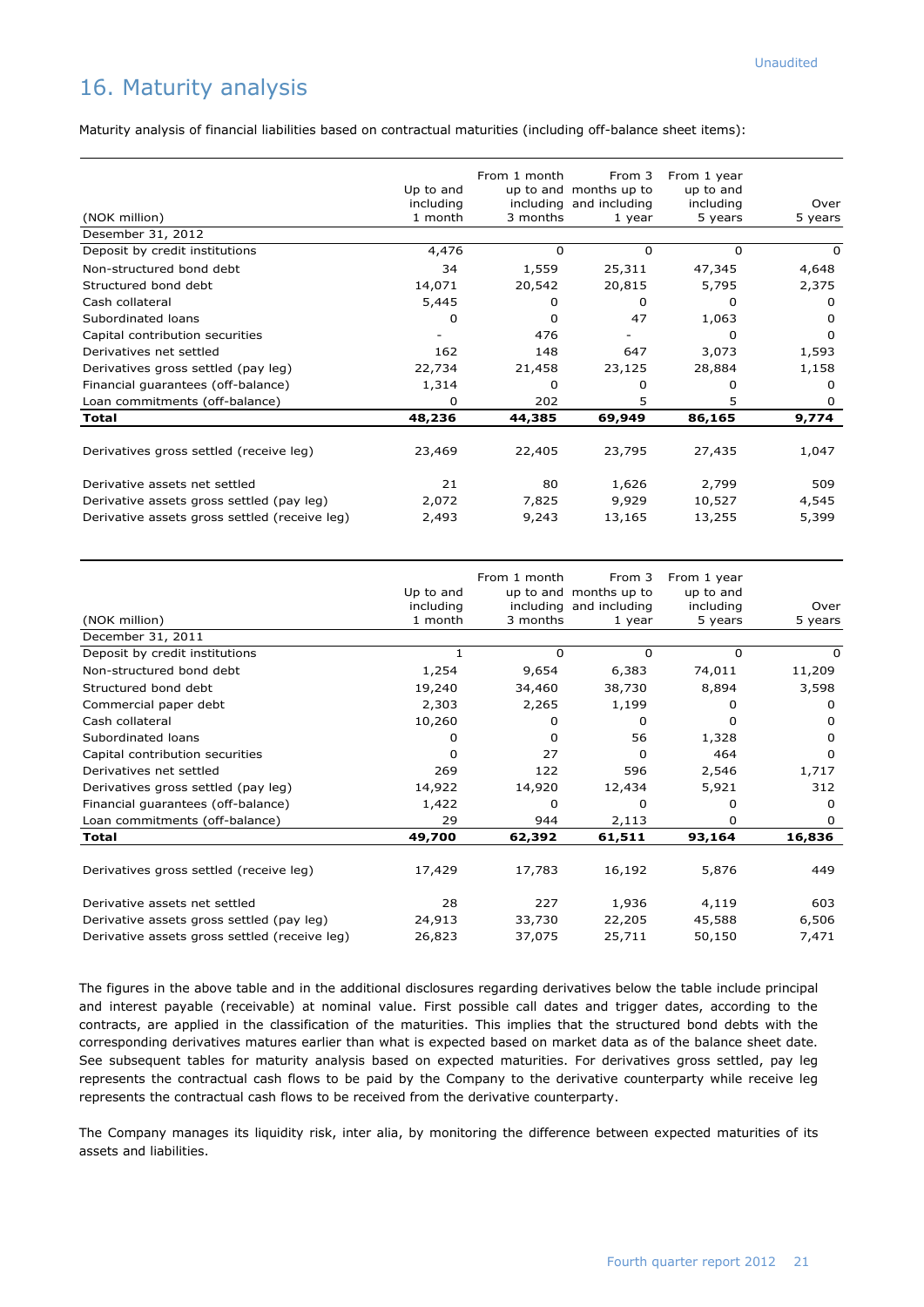Maturity analysis of financial assets and liabilities based on expected maturities:

|                                                              | Up to and<br>including | From 1    | From 3<br>month up to months up to<br>and including and including | From 1 year<br>up to and<br>including | Over         |              |
|--------------------------------------------------------------|------------------------|-----------|-------------------------------------------------------------------|---------------------------------------|--------------|--------------|
| (NOK million)                                                | 1 month                | 3 months  | 1 year                                                            | 5 years                               | 5 years      | Total        |
| Desember 31, 2012                                            |                        |           |                                                                   |                                       |              |              |
|                                                              |                        |           |                                                                   |                                       |              |              |
| <b>Assets</b>                                                |                        |           |                                                                   |                                       |              |              |
| Loans and receivables due from                               |                        |           |                                                                   |                                       |              |              |
| credit institutions                                          | 5,208                  | 2,853     | 445                                                               | 7,243                                 | 456          | 16,205       |
| Loans and receivables due from                               |                        |           |                                                                   |                                       |              |              |
| customers                                                    | 809                    | 2,409     | 12,468                                                            | 32,135                                | 38,434       | 86,254       |
| <b>Securities</b>                                            | 1,828                  | 5,930     | 24,462                                                            | 6,264                                 | 5,090        | 43,575       |
| Derivatives net settled<br>Derivatives gross settled (paying | 21                     | 80        | 1,627                                                             | 2,964                                 | 585          | 5,277        |
| leg)                                                         | (261)                  | (4, 173)  | (4,658)                                                           | (13, 366)                             | (12, 362)    | (34, 821)    |
| Derivatives gross settled                                    |                        |           |                                                                   |                                       |              |              |
| (receiving leg)                                              | 355                    | 4,560     | 5,894                                                             | 16,870                                | 16,033       | 43,712       |
| Cash collateral                                              | $\Omega$               | 7,699     | 0                                                                 | 0                                     | $\mathbf{0}$ | 7,699        |
| <b>Total assets</b>                                          | 7,960                  | 19,359    | 40,237                                                            | 52,110                                | 48,236       | 167,902      |
|                                                              |                        |           |                                                                   |                                       |              |              |
| <b>Liabilities</b>                                           |                        |           |                                                                   |                                       |              |              |
| Deposits by credit institutions                              | 4,476                  | 0         | 0                                                                 | 0                                     | 0            | 4,476        |
| Commercial paper debt                                        | 0                      | $\Omega$  | 0                                                                 | 0                                     | 0            | $\mathbf{0}$ |
| Non-structured bond debt                                     | 34                     | 1,559     | 25,311                                                            | 47,345                                | 4,648        | 78,897       |
| Structured bond debt                                         | 927                    | 3,002     | 9,811                                                             | 25,285                                | 25,040       | 64,065       |
| Derivatives net settled                                      | 162                    | 148       | 645                                                               | 3,074                                 | 1,591        | 5,619        |
| Derivatives gross settled (paying                            |                        |           |                                                                   |                                       |              |              |
| leg)<br>Derivatives gross settled                            | 14,322                 | 11,626    | 20,180                                                            | 41,800                                | 9,292        | 97,220       |
| (receiving leg)                                              | (13, 822)              | (11, 375) | (19, 295)                                                         | (41, 374)                             | (12, 323)    | (98, 189)    |
| Cash collateral                                              | 0                      | 5,445     | 0                                                                 | 0                                     | 0            | 5,445        |
| Subordinated loans                                           | 0                      | 0         | 47                                                                | 1,063                                 | 0            | 1,109        |
| Capital contribution securities                              | 0                      | 476       | 0                                                                 | 0                                     | 0            | 476          |
| <b>Total liabilities</b>                                     | 6,098                  | 10,881    | 36,699                                                            | 77,193                                | 28,249       | 159,120      |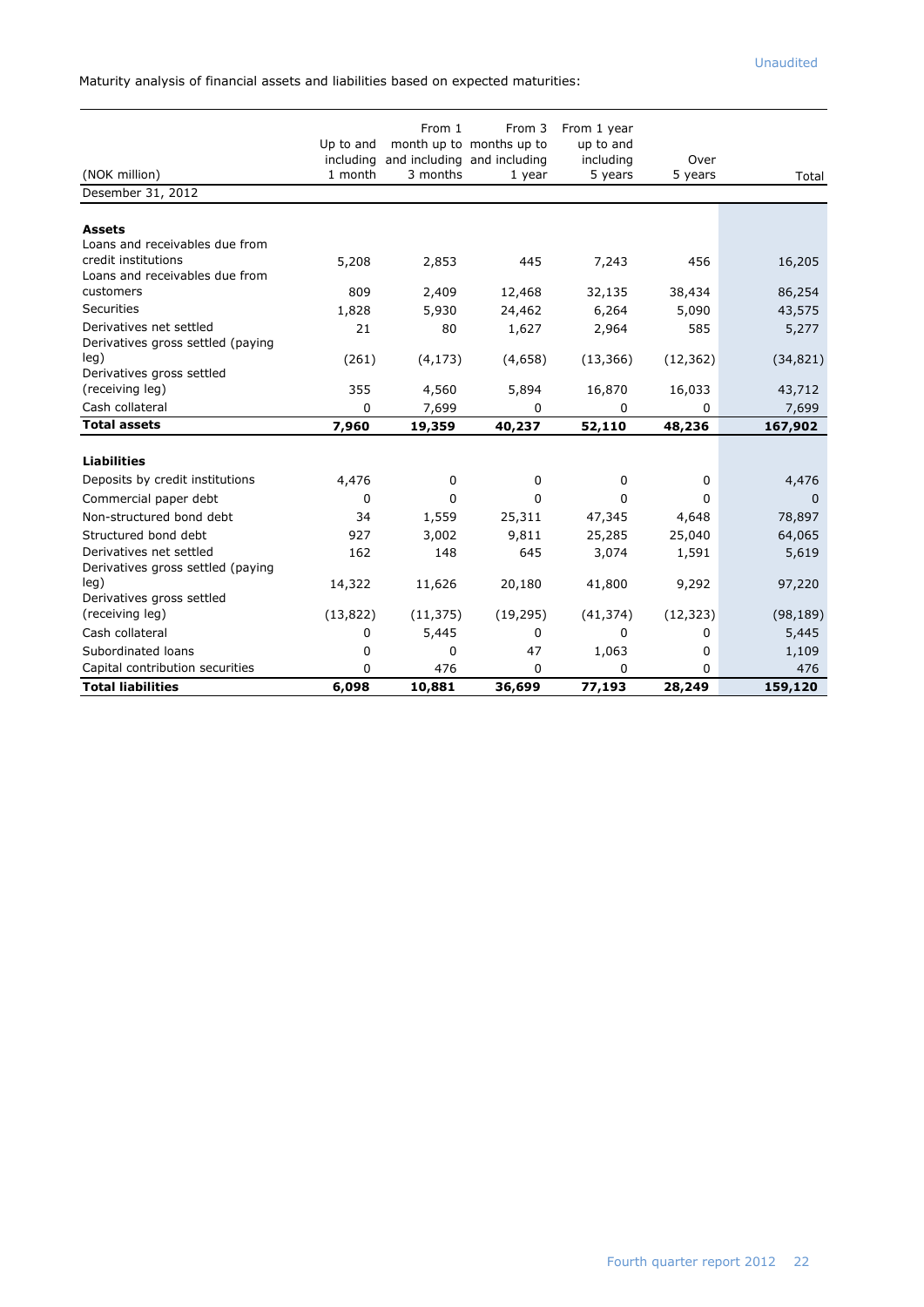|                                   | Up to and | From 1    | From 3<br>month up to months up to              | From 1 year<br>up to and |                 |            |
|-----------------------------------|-----------|-----------|-------------------------------------------------|--------------------------|-----------------|------------|
| (NOK million)                     | 1 month   | 3 months  | including and including and including<br>1 year | including<br>5 years     | Over<br>5 years | Total      |
| December 31, 2011                 |           |           |                                                 |                          |                 |            |
|                                   |           |           |                                                 |                          |                 |            |
| <b>Assets</b>                     |           |           |                                                 |                          |                 |            |
| Loans and receivables due from    |           |           |                                                 |                          |                 |            |
| credit institutions               | 11,995    | 1,898     | 6,003                                           | 18,484                   | 2,213           | 40,593     |
| Loans and receivables due from    |           |           |                                                 |                          |                 |            |
| customers                         | 528       | 3,644     | 11,751                                          | 50,760                   | 45,694          | 112,378    |
| Securities                        | 4,555     | 7,649     | 21,156                                          | 13,251                   | 10,387          | 56,999     |
| Derivatives net settled           | 28        | 227       | 1,937                                           | 4,567                    | 1,446           | 8,205      |
| Derivatives gross settled (paying |           |           |                                                 |                          |                 |            |
| leg)                              | (22, 797) | (25, 556) | (19, 467)                                       | (49, 578)                | (15, 719)       | (133, 117) |
| Derivatives gross settled         |           |           |                                                 |                          |                 |            |
| (receiving leg)                   | 24,007    | 26,515    | 20,468                                          | 54,896                   | 21,228          | 147,113    |
| Cash collateral                   | 0         | 4,613     | 0                                               | 0                        | 0               | 4,613      |
| <b>Total assets</b>               | 18,317    | 18,990    | 41,847                                          | 92,380                   | 65,249          | 236,783    |
|                                   |           |           |                                                 |                          |                 |            |
| <b>Liabilities</b>                |           |           |                                                 |                          |                 |            |
| Deposits by credit institutions   | 1         | 0         | 0                                               | 0                        | 0               | 1          |
| Commercial paper debt             | 2,303     | 2,265     | 1,199                                           | $\Omega$                 | 0               | 5,766      |
| Non-structured bond debt          | 1,254     | 9,654     | 6,383                                           | 74,011                   | 11,209          | 102,512    |
| Structured bond debt              | 2,085     | 3,715     | 20,091                                          | 42,762                   | 46,625          | 115,278    |
| Derivatives net settled           | 269       | 122       | 578                                             | 2,459                    | 1,677           | 5,104      |
| Derivatives gross settled (paying |           |           |                                                 |                          |                 |            |
| leq)                              | 3,910     | 2,217     | 3,581                                           | 26,476                   | 12,640          | 48,824     |
| Derivatives gross settled         |           |           |                                                 |                          |                 |            |
| (receiving leg)                   | (3,905)   | (2, 299)  | (3,836)                                         | (29, 023)                | (18, 742)       | (57, 806)  |
| Cash collateral                   | 0         | 10,260    | 0                                               | 0                        | 0               | 10,260     |
| Subordinated loans                | 0         | 0         | 56                                              | 1,328                    | 0               | 1,384      |
| Capital contribution securities   | $\Omega$  | 27        | $\Omega$                                        | 464                      | 0               | 492        |
| <b>Total liabilities</b>          | 5,918     | 25,960    | 28,050                                          | 118,477                  | 53,410          | 231,815    |

The figures in the above table include principal and interest payable (receivable) at nominal value. For the figures in the above table, call and trigger dates as estimated in models are applied in the classification of the maturities. For some issues with call and trigger optionalities, the expected maturity is estimated using a sophisticated valuation system which is further described in our annual financial statements. The actual maturities might differ from these estimations.